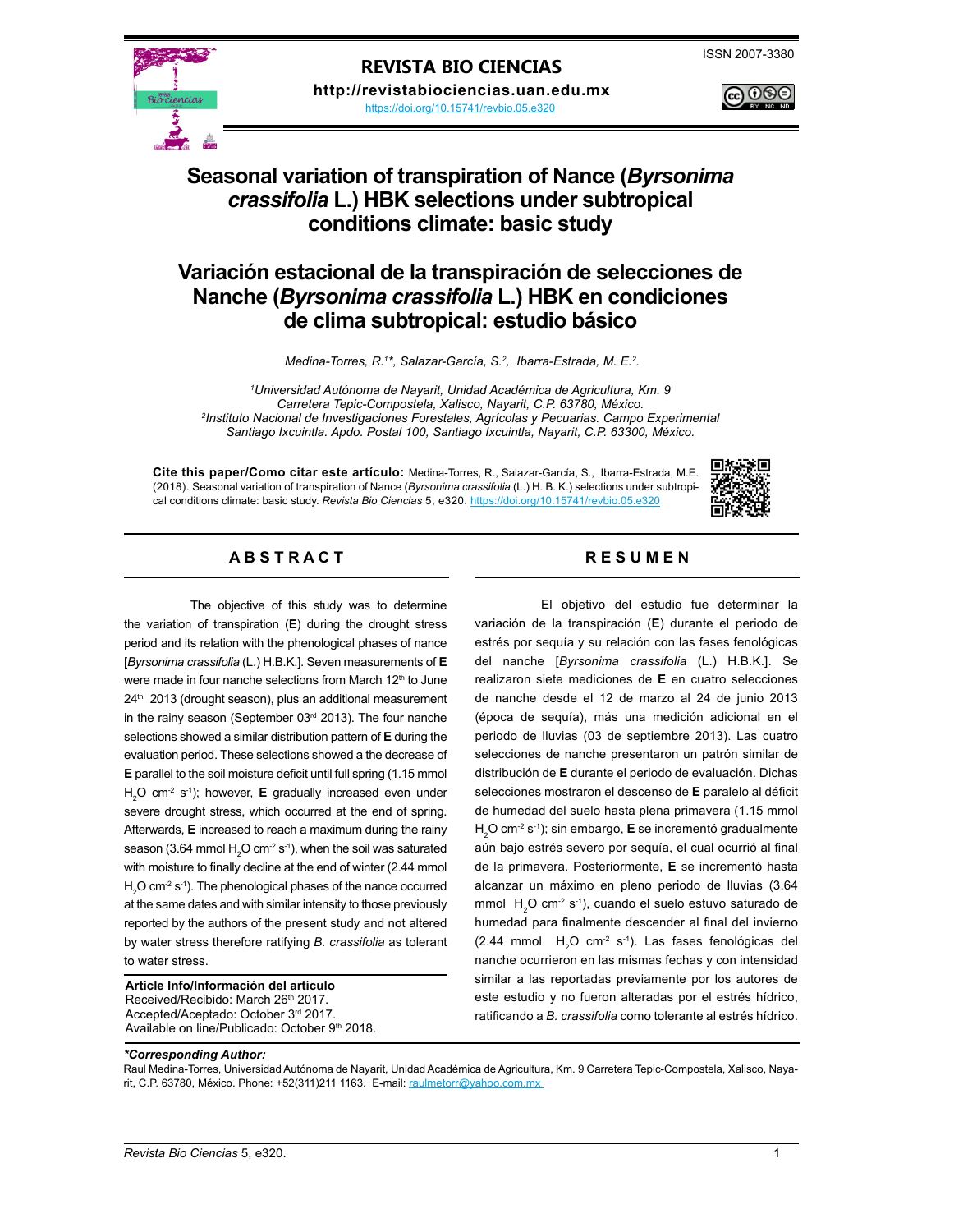

### **K E Y W O R D S**

*Byrsonima crassifolia,* drougth stress, phenology*.*

#### **Introduction**

Nance [*Byrsonima crassifolia* (L.) HBK] belongs to the Malpighiaceae family; it is a species of importance as a regional fruit in Mexico and South America. In Mexico, 1,517.75 ha of nance are reported, with an average yield of 4.94 t ha-1; the main state producers are Guerrero (666 ha), Michoacan (235.5), Nayarit (222 ha), and Veracruz (127 ha) (SIAP, 2017). In Nayarit, nance plantations are located in the warm climate zones where savannah-type vegetation predominates, mainly in the municipalities of Ruiz, Huajicori, Tepic, Santiago Ixcuintla, and Compostela. The main harvest is from July to October, although in irrigated orchards, it is harvested most of the year (Medina-Torres *et al.,* 2004)*.* In Nayarit, three floral flushes are present during the year, known as fall flush, spring flush, and summer flush. These flowerings produce harvest of fruit in spring, summer, and winter, respectively, although the greater volume of harvest is obtained in summer (Medina-Torres *et al.,* 2012).

In Mexico, nance is associated to the deciduous rain forest, sub-deciduous, sub-adeciduate and perennial; xerophilous brushwood and with forests of pine and oak (León, 2000). It tolerates different types of soils, preferably regosol, vertisol, cambisol, and rendzina (Martínez *et al.,* 2008). In its natural habitat, it can endure soils with a rapid drainage or with deficient drainage that become flooded in humid seasons and dried in dry seasons (CNF, 2005). The tree has a tolerance to drought of a magnitude between medium and high; also, it adapts to a wide range of environments, like poor soils, shallow, compact, and stony (Geilfus, 1994).

Goldstein *et al.,* (1989) compared the exchange of gases in two species of evergreen trees (*B. crassifolia and Curatella americana)* and two deciduous species (*Genipa caruto and Cochlospermum vitifoluim)* and observed that the evergreen species showed greater rates of water loss through transpiration than deciduous; differences in the transpiration rates were found, and that the minimum potentials of water were not significantly different in both groups of species, suggesting a high efficiency of water transport in the evergreen species.

#### **P A L A B R A S C L A V E**

*Byrsonima crassifolia*, estrés de sequía, fenología.

#### **Introducción**

El nanche [*Byrsonima crassifolia* (L.) HBK] pertenece a la familia Malpighiaceae, una especie de importancia como fruto regional en México y Sudamérica. En México, se reportan 1,517.75 ha de nanche, con un rendimiento promedio de 4.94 t ha<sup>-1</sup>; los principales estados productores son Guerrero (666 ha), Michoacán (235.5 ha), Nayarit (222 ha) y Veracruz (127 ha) (SIAP, 2017). En Nayarit, las plantaciones de nanche se localizan en la zona de clima cálido donde predomina la vegetación tipo sabana, principalmente en los municipios de Ruiz, Huajicori, Tepic, Santiago Ixcuintla y Compostela. La cosecha principal es de julio a octubre, aunque en huertos con riego se cosecha la mayor parte del año (Medina-Torres *et al.,* 2004). En Nayarit, se presentan tres flujos florales durante el año, denominados de otoño, primavera y verano. Estas floraciones producen cosecha de fruto en primavera, verano e invierno, respectivamente, aunque el mayor volumen de cosecha se obtiene en el verano (Medina-Torres *et al*., 2012).

En México, el nanche se encuentra asociado con la selva tropical caducifolia, subcaducifolia, subperennifolia y perenne; matorral xerófilo y con bosques de encino y pino (León, 2000). Tolera diversos tipos de suelos, preferentemente los regosoles, vertisoles, luvisoles, cambisoles y rendzinas (Martínez *et al*., 2008). En su hábitat natural puede soportar suelos con drenaje excesivamente rápido o con drenaje deficiente que se inunda en la época húmeda y se seca en el periodo de sequía (CNF, 2005). El árbol posee tolerancia a sequía de una magnitud entre media y alta; además se adapta a un rango amplio de ambientes, como suelos pobres (degradados), someros, compactados y pedregosos (Geilfus,1994).

Goldstein *et al*., (1989) compararon el intercambio de gases en dos especies de árboles siempreverdes (*B. crassifolia* y *Curatella americana*) y dos especies deciduas (*Genipa caruto* y *Cochlospermum vitifolium*) y observaron que las especies siempreverdes mostraron mayores tasas de pérdida de agua por transpiración que las deciduas; encontraron diferencias en las tasas de transpiración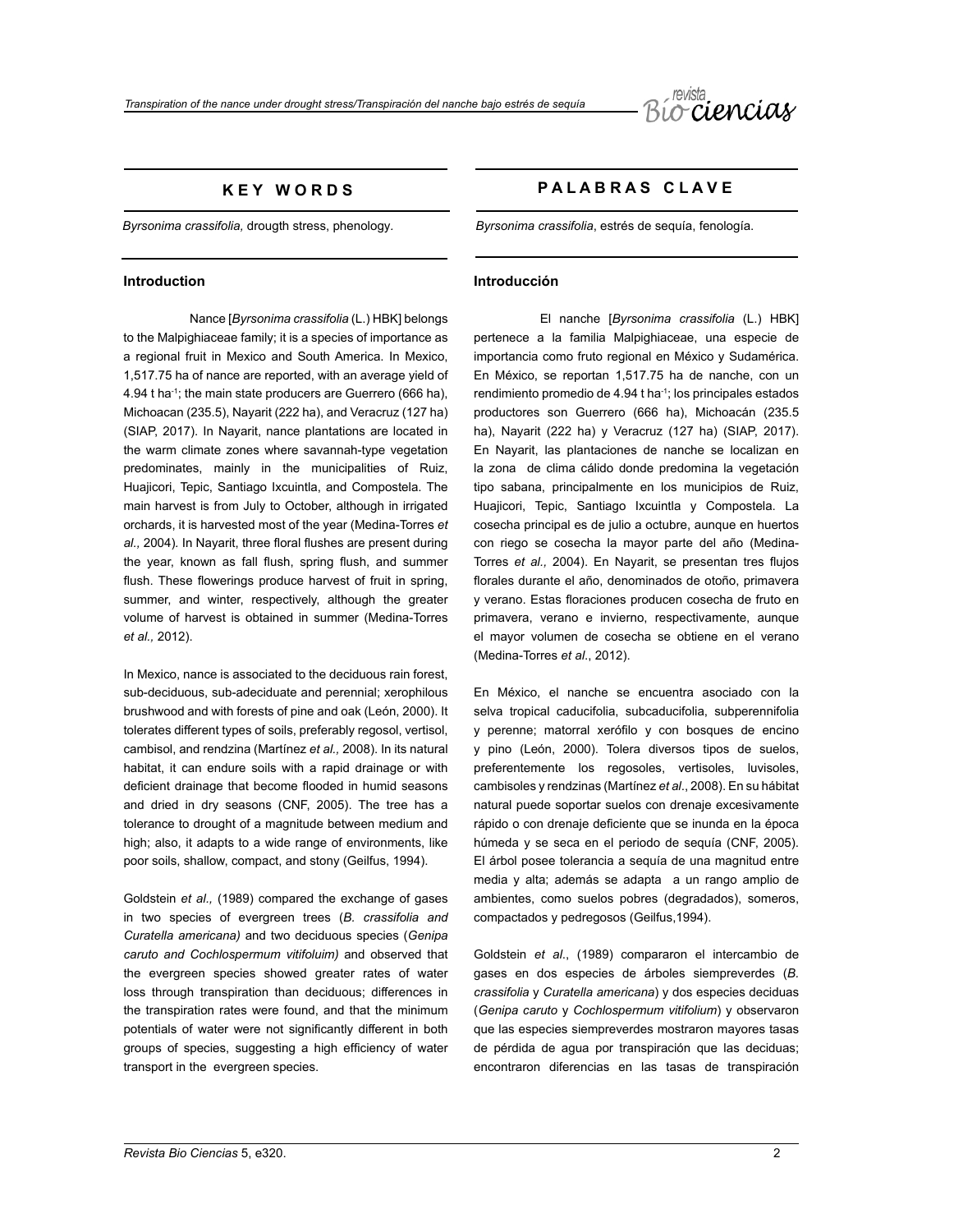

Solar radiation, temperature, atmospheric precipitation, humidity, and atmospheric  $CO<sub>2</sub>$  are key environmental factors that act over the processes that occur in the ecosystems. From these, changes in temperature, water availability, and atmospheric  $CO<sub>2</sub>$  levels will be fixed to changes in the next 100 years due to climate change (Watson *et al.,* 1996).

For the above, the objective was to determine the behavior of transpiration rate (**E**) in nance selections cultivated without irrigation, with measurements of **E** in contrasting conditions of soil moisture, particularly during the period of soil water deficit, and in different phenological phases of this fruit tree.

#### **Materials and Methods**

**Experimental conditions.** The study was performed in an orchard of nance selections, located in Xalisco, Nayarit, at 21° 26' NL and 104° 55' WL, at an altitude of 960 meters above sea level, with a semi-warm climate (sub-tropical sub-humid), the warmest of the mild weathers (Garcia-Amaro, 1988), with annual pluvial precipitation greater than 1,300 mm, whose month of maximum rain is July (370 to 380 mm) and minimum rain is May (lower than 30mm). The medium annual thermic regime varies from 20 to 29 °C. The warmest months occur between June and September with an average of 24 °C, and the coldest months occur between December and January with an average of 16 °C.

The trees from the nance selections were originated from seeds and were planted to 5 by 3 m between lines and between plants, respectively; which, according to their characteristics of color and flavor, they are locally called "Amarillo Dulce", "Amarillo Acido", "Ácido Chico" and "Mejorado".

**Evaluated variables.** Transpiration measurements were done in four trees by selection, when these were five years old. In each tree, four equidistant shoots were randomly marked. A diffusion porometer LI-1600 (LI.COR, Lincoln NE, USA) was used; it measures the stomatal conductance as an opening and ending index of the stomas, and determines the flow of gases or the diffusion done through them. In the marked leaves, the transpiration rate (**E**, mmol  $H_2O$  m<sup>-2</sup> s<sup>-1</sup>), temperature of the leaf (LT, °C), relative humidity of air close to the leaf (LRH, %), stomatic conductance (*g*s, cm-1 s-1), active photosynthetic radiation (PAR, µmol m<sup>-2</sup> s<sup>-1</sup>) and resistance to diffusion (*r*, s<sup>-1</sup>)

y que los potenciales mínimos de agua no fueron significativamente diferentes en ambos grupos de especies. sugiriéndose una alta eficiencia del transporte de agua en las especies siempreverdes.

La radiación solar, temperatura, precipitación, humedad del aire y el CO<sub>2</sub> atmosférico son factores ambientales claves que actúan sobre los procesos que ocurren en los ecosistemas. De estos, los cambios en la temperatura, la disponibilidad de agua y los niveles de  $CO<sub>2</sub>$  atmosférico estarán sujetos a cambios en los próximos 100 años debido al cambio climático (Watson *et al*., 1996).

Por lo anterior, el objetivo fue determinar el comportamiento de la tasa de transpiración (**E**) en selecciones de nanche cultivadas sin riego, con mediciones de **E** en condiciones contrastantes de humedad en el suelo, particularmente durante el periodo de déficit de agua edáfica, y en diferentes fases fenológicas de este frutal.

#### **Materiales y Métodos**

**Condiciones experimentales.** El estudio se hizo en un huerto de selecciones de nanche ubicado en Xalisco, Nayarit, a 21° 26' LN y 104° 55' LO, a una altitud de 960 m, con un clima semicálido (subtropical subhúmedo), el más cálido de los templados (García-Amaro, 1988), con precipitación pluvial anual mayor a los 1,300 mm, cuyo mes de máxima lluvia es julio (370 a 380 mm) y el de menor lluvia es mayo (menos de 30 mm). El régimen térmico medio anual varía de 20 a 29 °C. Los meses más cálidos ocurren entre junio y septiembre con una media de 24 °C y los meses más fríos en diciembre y enero con una media de 16 °C.

Los árboles de las selecciones de nanche fueron originados por semilla y fueron plantados a 5 x 3 m entre filas y entre plantas, respectivamente; las cuales de acuerdo a sus características de color y sabor, localmente son llamadas Amarillo Dulce, Amarillo Ácido, Ácido Chico y Mejorado.

**Variables evaluadas.** Las mediciones de transpiración se hicieron en cuatro árboles por selección, cuando estos tenían cinco años de edad. En cada árbol se marcaron al azar cuatro brotes equidistantes. Se empleó un porómetro de difusión LI-1600 (LI-COR, Lincoln NE, USA), que mide la conductividad estomática como un índice de apertura y cierre de los estomas, y determina el flujo de gases o la difusión que se realiza a través de ellos. En las hojas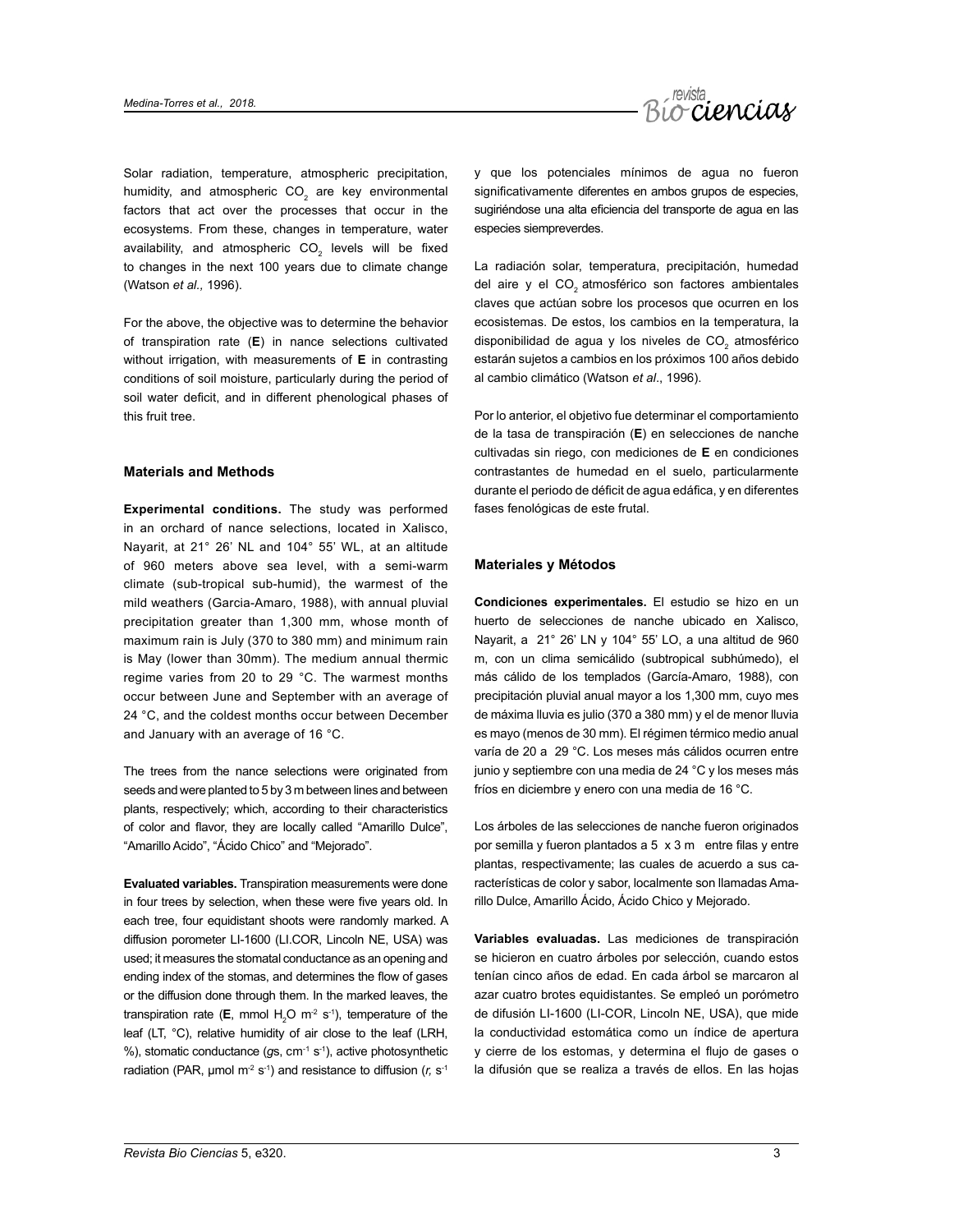

cm-1) were determined. The rate of **E** and the environmental climatological variables were related to the phenological state of nance on each date of porometry measurements.

The measurements were done on the fifth and sixth leaf completely expanded from the last seasonal vegetative growth of fall 2012. Eight measurements of **E** were done in the year 2013, seven during the period of deficit of water in the experimental site: one at the end of winter (March 12<sup>th</sup>), two at the beginning of spring (April 9<sup>th</sup> and  $30<sup>th</sup>$ ), two in mid-spring (May 14<sup>th</sup> and 28<sup>th</sup>), one at the end of spring (June 11<sup>th</sup>), one at the beginning of summer (June  $24<sup>th</sup>$ ), and one more in mid-summer (September  $3<sup>rd</sup>$ ) when rain period has already been established, with the objective of observing the rate of **E** on saturated leaf. All the measurements were done at 10:00 am on the same marked leaf. On each one of the dates above, and on each selection of nance, a total humidity determination of soil was done (HS in %) through the gravimetric method (Aguilera and Martinez, 1990) at two depths: 0 to 30 cm and 30 to 60 cm, taking the samples at one meter of distance from the trunk to the tree. Only **E** and the variables associated to it were analyzed within three dates of measurements, taken as representatives of each season during the period of measurements: end of winter (March 12<sup>th</sup>), mid-spring (May 14<sup>th</sup>) and start of summer (June 24<sup>th</sup>). The environmental data of temperature, relative humidity, evaporation, and pluvial precipitation were obtained from the meteorological station located in Tepic, Nayarit (21° 31' NL and 104° 53' WL) (Table 1). As an additional data, the density of the stomas per mm<sup>2</sup> was determined through the impression technique described by Larque-Saavedra and Trejo (1990).

**Statistical analysis.** A completely random design was used for analysis of variance and means test. The statistical analysis was done in three sections: 1) Analysis of variance and means test (Tukey,  $p \le 0.05$ ) on the transpiration rate occurred during the period of measurements; 2) analysis of variance and means test (Tukey,  $p \le 0.05$ ) on the transpiration rate and its associated variables (PAR, *gs*, r, TH, HRH) among the nance selections, but only on the measurements at the end of winter (March 12<sup>th</sup>), middle of spring (May 14<sup>th</sup>) and start of summer (June 24<sup>th</sup>); and 3) test of multiple lineal correlation of the variables of porometry with the original data of all the dates of measurements. The statistical analyses were done using the statistical package SAS (SAS Institute Inc., 1999).

marcadas se determinó la tasa de transpiración (**E**, mmol  $H<sub>2</sub>O$  m<sup>-2</sup> s<sup>-1</sup>), temperatura de la hoja (LT, °C), humedad relativa del aire cercano a la hoja (LRH, %), conductancia estomátical (gs, cm<sup>-1</sup> s<sup>-1</sup>), radiación fotosintéticamente activa (PAR, µmol m-2 s-1) y resistencia a la difusión (*r*, s-1 cm-1). La tasa de **E** y las variables climatológicas ambientales fueron relacionadas con los estados fenológicos del nanche en cada fecha de medición de porometría.

Las mediciones se hicieron sobre la 5<sup>ª</sup> y 6<sup>ª</sup> hoja completamente expandidas del último crecimiento vegetativo estacional de otoño 2012. Se hicieron ocho mediciones de **E** en el año 2013, siete durante el periodo de déficit de agua del suelo en el sitio experimental: una al final de invierno (12 marzo), dos al inicio de primavera (09 y 30 abril), dos en plena primavera (14 y 28 de mayo), una al final de primavera (11 junio), una al inicio del verano (24 de junio), y una adicional en pleno verano (03 septiembre) cuando el periodo de lluvias ya se había establecido, con el objetivo de observar la tasa de **E** en hoja saturada. Todas las mediciones se hicieron a las 10:00 h sobre la misma hoja marcada. En cada una de las fechas anteriores y en cada selección de nanche se hizo una determinación de humedad total del suelo (HS en %) por el método gravimétrico (Aguilera y Martínez, 1990) a dos profundidades: 0 a 30 cm y 30 a 60 cm, tomándose las muestras a un metro de distancia del tronco del árbol. Sólo **E** y las variables asociadas se analizaron en tres fechas de medición, tomadas como representativas de cada estación durante el período de mediciones: fin de invierno (12 de marzo), plena primavera (14 de mayo) e inicio de verano (24 junio). Los registros ambientales de temperatura, humedad relativa, evaporación y precipitación pluvial fueron obtenidos de la estación meteorológica ubicada en Tepic, Nayarit (21° 31' LN y 104° 53' LO) (Tabla 1). Como dato adicional se determinó la densidad de estomas por mm<sup>2</sup> por la técnica de impresión descrita por Larqué-Saavedra y Trejo (1990).

**Análisis estadístico.** Se usó un diseño completamente al azar para análisis de varianza y prueba de medias. El análisis estadístico se realizó en tres secciones: 1) análisis de varianza y prueba de medias (Tukey, *p* ≤ 0.05) de la tasa de transpiración ocurrida durante el periodo de mediciones, 2) análisis de varianza y prueba de medias (Tukey, *p* ≤ 0.05) de la tasa de transpiración y las variables asociadas a ésta (PAR, *g*s, *r,* TH, HRH) entre las selecciones de nanche, pero sólo en las mediciones de fin de invierno (12 de marzo), plena primavera (14 de mayo) e inicio de verano (24 junio) y, 3) prueba de correlación lineal múltiple de las variables de porometría con los datos originales de todas las fechas de medición. Los análisis estadísticos fueron realizados con el paquete estadístico SAS (SAS Institute Inc., 1999).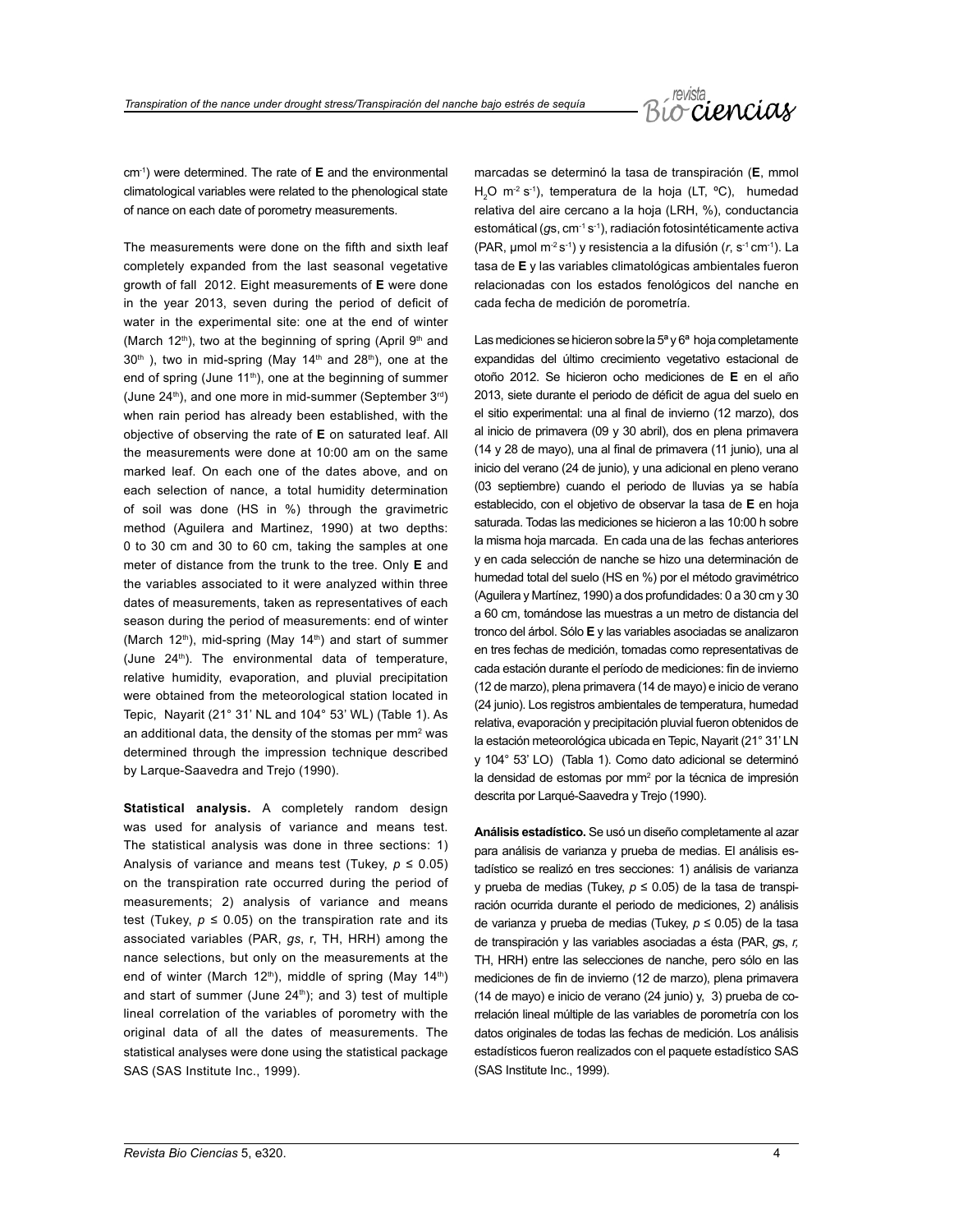

#### **Results and Discussion**

**Seasonal variation of the transpiration rate (E).** In general, the average transpiration rate among the nance selections were 2.3 mmol H<sub>2</sub>O cm<sup>-2</sup> s<sup>-1</sup> ( $p \le 0.01$ , R<sup>2</sup> = 0.98,  $CV = 7.11$  %) during the period of measurements, and it followed a kinetic corresponding to a sinusoidal curve which reached its highest values (3.91 mmol H<sub>2</sub>O  $cm<sup>-2</sup> s<sup>-1</sup>$ ) in winter and summer, and the lowest (1.1 mmol)  $H<sub>2</sub>O cm<sup>-2</sup> s<sup>-1</sup>$ ) in spring (Figure 1).

On the seasonal variation of **E** in all of the nance selections (Table 1), the lowest rates were observed in spring during the period from April 9th to June 11th, season of progressive deficit of humidity in soil to a depth of 0 to 30cm (11.51 to 6.86 %) and 30 to 60 cm (15.08 to 10.77 %), relative humidity of the environment from 72 to 80 %, and warmer environmental temperature (22.2 to 23.9 °C) having fluctuations of the evaporation from 6.08 to 6.35 mm and 0 pluvial precipitation (Table 2). In this season, phenological phases of flowering and growth of the nance fruit presented simultaneously.

The highest rate of **E** was present at the end of summer (September  $3^{rd}$ ) (3.91 mmol  $H<sub>2</sub>O$  cm<sup>-2</sup> s<sup>-1</sup>) when the relative humidity and environmental temperature were

#### **Resultados y Discusión**

**Variación estacional de la tasa de transpiración (E).** En general la tasa promedio de transpiración en las selecciones de nanche fue de 2.3 mmol H<sub>2</sub>O cm<sup>-2</sup> s<sup>-1</sup> ( $p$  ≤ 0.01, R<sup>2</sup> = 0.98, CV = 7.11 %) durante el periodo de mediciones y siguió una cinética correspondiente a una curva senoidal que alcanzó sus valores más altos (3.91 mmol  $H_2O$  cm<sup>-2</sup> s<sup>-1</sup>) en invierno y verano, y los más bajos (1.1 mmol  $H_2O$  cm<sup>2</sup> s<sup>-1</sup>) en primavera (Figura 1).

En la variación estacional de **E** en todas las selecciones de nanche (Tabla 1), las tasas más bajas fueron observadas en primavera durante el periodo comprendido del 09 abril al 11 junio, época de déficit progresivo de humedad en el suelo a profundidad de 0-30 cm (11.51 a 6.86 %) y de 30- 60 cm (15.08 a 10.77 %), humedad relativa del ambiente de 72 a 80 %, y temperatura del ambiente más cálida (22.5 a 23.9 °C) con fluctuaciones de la evaporación de 6.08 a 6.35 mm y cero precipitación pluvial (Tabla 2). En esta época se presentaron simultáneamente las fases fenológicas de floración y crecimiento del fruto del nanche.

La mayor tasa de **E** se presentó al final del verano (03 septiembre) (3.91 mmol  $H_2O$  cm<sup>2</sup> s<sup>-1</sup>) cuando la humedad relativa y la temperatura ambiental fueron altas (87 % y 23.9 °C, respectivamente). En esta época por lo general se presenta la cosecha más abundante de las tres. Lo anterior permite inferir que **E** fue más influenciada por las fases fenológicas, las



**Figure 1. Transpiration rate (E) of the Nance and soil moisture (SM, 30-60 cm) for 2013.**  CI = Winter harvest; ICP = starst Spring harvest; FP = flower Spring flush; TCP = ends

#### **Figura 1. Tasa de transpiración (E) del nanche y humedad del suelo (SM, 30-60 cm) durante 2013.**

CI = Cosecha de invierno; ICP = Inicia cosecha de primavera; FP = Floración de primavera; TCP = Termina cosecha de primavera; TFP = Termina floración de primavera.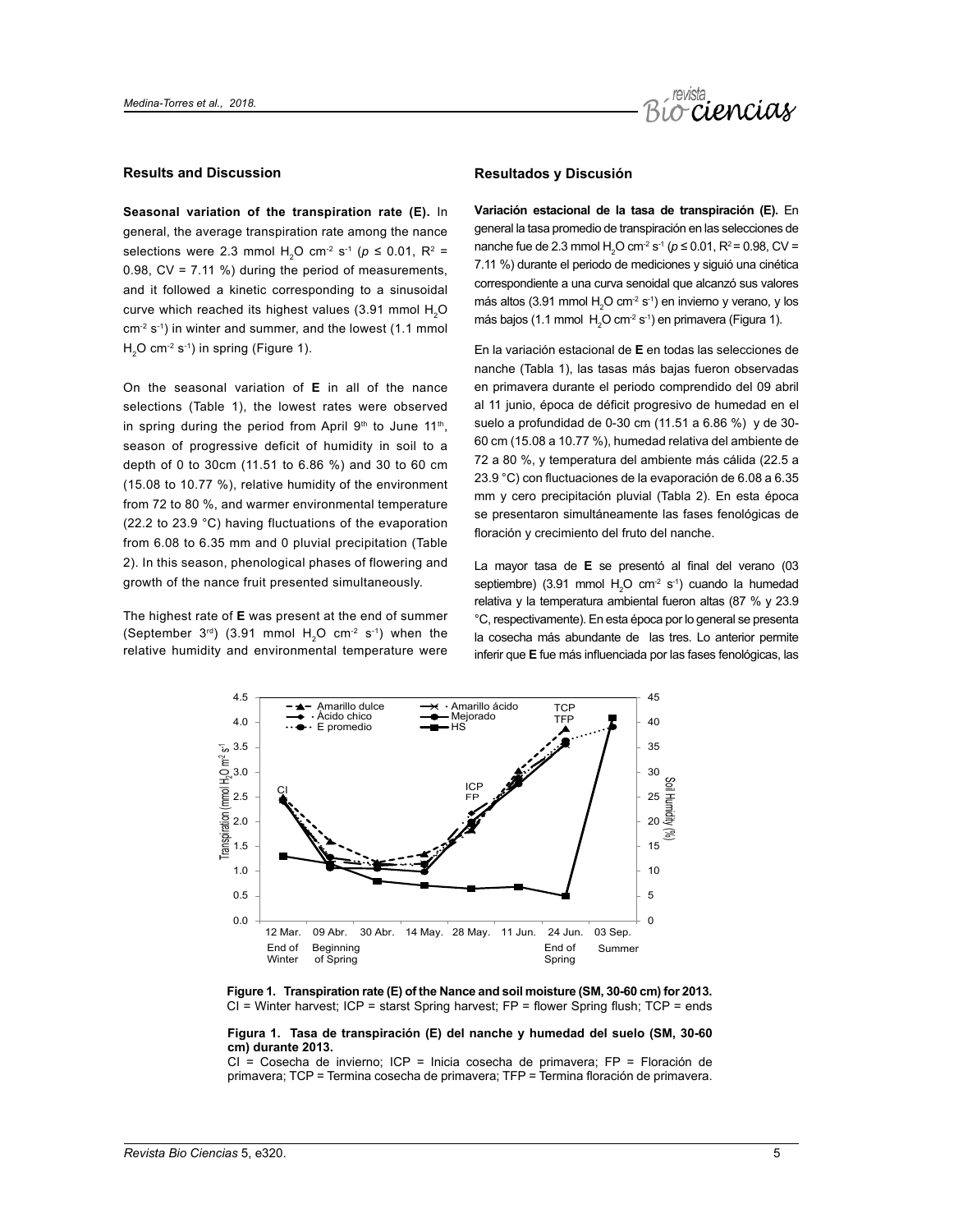

| Table 1.                                                                                                             |
|----------------------------------------------------------------------------------------------------------------------|
| Seasonal variation of transpiration (mmol H,O m <sup>-2</sup> s <sup>-1</sup> ) of nance selections during the water |
| stress period and the rainy season (middle of the summer), 2013.                                                     |
| Tabla 1.                                                                                                             |

**Variación estacional de la transpiración (mmol H2 O m-2 s-1) en las selecciones de nanche durante el periodo de déficit hídrico y la estación de lluvias (pleno verano), 2013.**

|                  | <b>End of winter</b> | <b>Beginning</b>  |                   |                   |                   | End of               | <b>Beainnina</b>  | <b>Middle</b><br>οf  |
|------------------|----------------------|-------------------|-------------------|-------------------|-------------------|----------------------|-------------------|----------------------|
|                  |                      | of spring         |                   |                   |                   | spring               | of summer         | summer               |
| <b>Selection</b> | March 12th           | April 9th         | April 30th        | May 14th          | May 28th          | June 11th            | June 24th         | September 3rd        |
| Amarillo Dulce   | 2.49a                | 1.60 <sup>a</sup> | .18 <sup>a</sup>  | 1.35 <sup>a</sup> | 1.83c             | 3.03 <sup>a</sup>    | 3.88 <sup>a</sup> | 3.97ab               |
| Amarillo Ácido   | 2.43 <sup>a</sup>    | $1.21^{bc}$       | 1.11a             | 1.15 <sup>b</sup> | 1.81 <sup>c</sup> | $2.94$ <sup>ab</sup> | 3.55 <sup>b</sup> | $3.85$ <sub>bc</sub> |
| Ácido Chico      | 2.40 <sup>a</sup>    | 1.27 <sup>b</sup> | 1.15 <sup>a</sup> | $1.11^{bc}$       | 2.17 <sup>a</sup> | 2.78bc               | 3.55 <sup>b</sup> | 3.75c                |
| Meiorado         | 2.48 <sup>a</sup>    | 1.15 <sup>c</sup> | 1.05 <sup>a</sup> | 1.00 <sup>c</sup> | 2.00 <sup>b</sup> | 2.76 <sup>c</sup>    | 3.57 <sup>b</sup> | 4.07 <sup>a</sup>    |

Means with the same letter in columns are not statistically different (Tukey, 0.05).

Medias con la misma letra en columnas son estadísticamente iguales (Tukey, 0.05).

high (87 % and 23.9 °C), respectively). In this season, generally, the most abundant crop shows up. The aforementioned allows to infer that **E** was influenced the most by the phenological phases, the characteristics of the leave and the climate changes, than by the edaphic humidity among the nance selections.

**Rate of E at the end of winter.** Significant differences were not found among the nance selections for **E** on the measure from March  $12<sup>th</sup>$  in none of the variables of porometry associated to **E.** A rate of transpiration was observed among the nance selections from 2.43 mmol  $H<sub>2</sub>O cm<sup>-2</sup> s<sup>-1</sup>$ , while the relative humidity of the leave was 48.07 % and its temperature was 30.35 °C (Table 3).

The four nance selections followed the same transpiration pattern (Figure 1); in the same dry season, when the average temperature during March was 19.6 °C, no rain, relative humidity at 85 %, soil humidity (30 a 60 cm) at 16.23 % and evaporation at 4.82 mm (Table 2). Statistical differences on the transpiration rate among the studied nance selections were not found at the end of winter (Table 3). The averages in transpiration ended up being low (2.40 to 2.49 mmol  $H<sub>2</sub>O$  m<sup>-2</sup> s<sup>-1</sup>), in this seaon the measurement was done when the trees were at the beginning of winter harvest (WH) coming from the fall flush of flowering (Figure 1).

**E rate during spring season.** This period included five dates of measurement (April 9<sup>th</sup> and 30<sup>th</sup>, May 14<sup>th</sup> and  $28<sup>th</sup>$ , and June 11<sup>th</sup>), where the lower transpiration rates presented (Table 1). Starting from the measurement on May 14th, a noticeable increase on the transpiration rate was observed until the beginning of summer, nonetheless, the low percentage of soil humidity down

características de la hoja y los cambios climáticos, que por la humedad edáfica entre las selecciones de nanche.

**Tasa de E al final del invierno**. No se encontraron diferencias significativas entre selecciones de nanche para **E** en la medición del 12 marzo en ninguna de las variables de porometría asociadas a **E**. Se observó una tasa de transpiración entre las selecciones de nanche de 2.43 mmol  $H_2O$  m<sup>-2</sup> s<sup>-1</sup>, cuando la humedad relativa de la hoja fue de 48.07 % y la temperatura de la hoja de 30.35 °C (Tabla 3).

Las cuatro selecciones de nanche siguieron el mismo patrón de transpiración (Figura 1); en el período de sequía, cuando la temperatura media durante marzo fue de 19.6 ºC, sin lluvia, humedad relativa de 85 %, humedad del suelo (30-60 cm) de 16.23 % y evaporación de 4.82 mm (Tabla 2). Al final del invierno no se encontraron diferencias estadísticas en la tasa de transpiración entre las selecciones de nanche estudiadas (Tabla 3). Los promedios en transpiración resultaron bajos (2.40 a 2.49 mmol  $H_2O$  m<sup>-2</sup> s<sup>-1</sup>), en ésta época la medición se realizó cuando los árboles estaban al inicio de la cosecha de invierno (WH) proveniente del flujo de floración de otoño (Figura 1).

**Tasa de E durante la estación de primavera.** Este periodo comprendió cinco fechas de medición (09 y 30 de abril, 14 y 28 de mayo, 11 de junio), donde se presentaron las menores tasas de transpiración (Tabla 1). A partir de la medición del 14 de mayo, se observó un incremento notable en la tasa de transpiración hasta el inicio del verano, no obstante el bajo porcentaje de humedad del suelo a profundidad de 0-30 cm y de 30-60 cm, que ocurrieron cuando se presentó el máximo déficit de humedad (24 de junio) (Tabla 2).

En plena primavera (14 de mayo) se observó una tasa de transpiración promedio de las selecciones de nanche de 1.14 mmol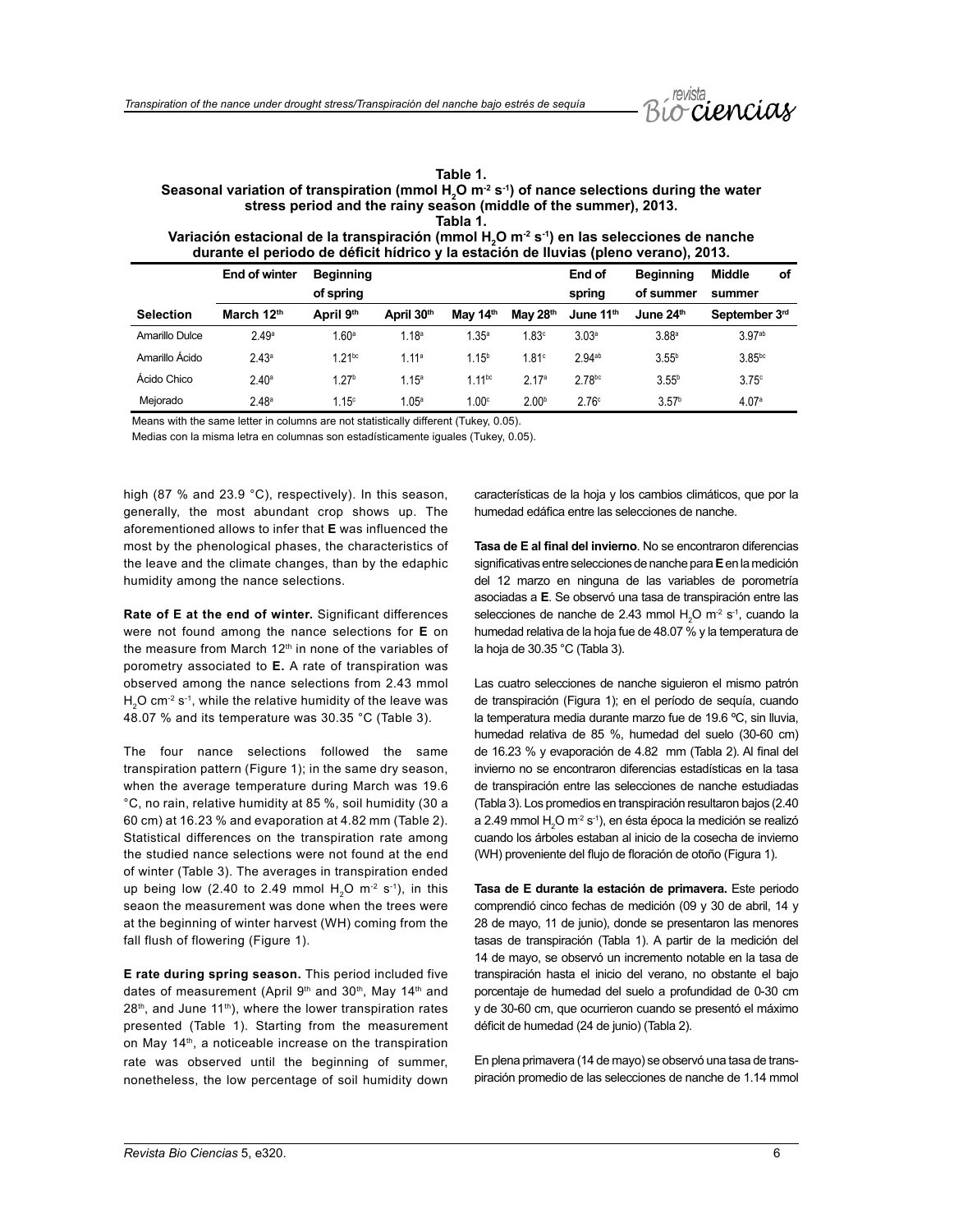

#### **Table 2.**

**Mean transpiration rate (E), soil moisture (SM), enviromental temperature (ET), relative**  humidity (RH), evaporation (EV), and rainfall (PP), according to measurement day, 2013. **Tabla 2.**

**Medias de la tasa de transpiración (E), porcentaje de humedad del suelo (SM), temperatura ambiental (ET), humedad relativa del ambiente (RH), evaporación (EV) y precipitación pluvial (PP), según el día de las mediciones, 2013.** 

| <b>Date</b>           | Е<br>(umol cm <sup>-2</sup> s <sup>-1</sup> ) | <b>SM</b><br>$(0-30$ cm) | <b>HS</b><br>(30-60 cm) | ET <sup>z</sup><br>(°C) | <b>RH</b><br>(%) | EV<br>(mm) | <b>PP</b><br>(mm) |
|-----------------------|-----------------------------------------------|--------------------------|-------------------------|-------------------------|------------------|------------|-------------------|
| Mar 12 <sup>th</sup>  | 2.44                                          | 13.05                    | 16.23                   | 19.6                    | 85               | 4.82       | 0                 |
| Apr 09th              | 1.29                                          | 11.51                    | 15.08                   | 22.5                    | 72               | 6.08       | 0                 |
| Apr 30th              | 1.12                                          | 8.05                     | 13.90                   | 22.5                    | 47               | 7.99       | 0                 |
| May 14th              | 1.15                                          | 7.10                     | 12.18                   | 24.4                    | 51               | 8.76       | 0                 |
| May 28th              | 1.95                                          | 6.47                     | 11.49                   | 23.9                    | 76               | 6.68       | 0                 |
| June 11 <sup>th</sup> | 2.88                                          | 6.86                     | 10.77                   | 23.0                    | 80               | 6.35       | 0                 |
| June 24th             | 3.64                                          | 4.98                     | 10.02                   | 25.2                    | 82               | 5.44       | 0                 |
| Sept 03rd             | 3.91                                          | 40.97                    | 52.80                   | 23.9                    | 87               | 6.31       | 39.6              |

z Source: Comisión Nacional del Agua, Estación Tepic, Nayarit.

z Fuente: Comisión Nacional del Agua, Estación Tepic, Nayarit.

to a depth of 0 to 30 cm and 30 to 60 cm, which occurred when the maximum deficit of humidity presented (June 24th) (Table 2).

In full spring (May 14<sup>th</sup>), an average transpiration rate of the selections of nanche of 1.14 mmol  $H_2O$  m<sup>-2</sup>s<sup>-1</sup> was observed, when the average relative humidity of the leaf was at 25.51 %, and the temperature of the leaf was 31.76 °C. The selections Amarillo Dulce and Amarillo Acido showed the highest transpiration rates. In relation to the variables associated to **E**, it was observed that at low **E**  rates resistance to diffusion (*r*) decreased, the stomatic conductance (*g*s) increased and the humidity of the leaf decreased (Table 4).

**E** rate dropped since the beginning of spring (April  $9<sup>th</sup>$ ), then it kept on being stable until the middle of spring and then it increased starting on May  $14<sup>th</sup>$  until the end of the maximum deficit of soil humidity (Table 1, Figure 1).

In the phenological observations of the nance selections in study, between the  $14<sup>th</sup>$  and  $28<sup>th</sup>$  of May, the spring floral flush (FP) occurred and the beginning of spring harvest (ICP) (Figure 1), and on the last stage of production of the fruit of winter flowering flush. The four nance selections followed the same pattern of transpiration (Figure 1) when the environmental average recorded during May was 24.4 °C, 0 pluvial precipitation, relative humidity at

 $H<sub>2</sub>$ O m<sup>-2</sup> s<sup>-1</sup>, cuando la humedad relativa promedio de la hoja fue de 25.51 %, y la temperatura de la hoja de 31.76 ºC. Las selecciones Amarillo Dulce y Amarillo Ácido mostraron las más altas tasas de transpiración. Respecto a las variables asociadas a **E**, se observó que a bajas tasas de **E** se redujo la resistencia a la difusión (*r*), se incrementó la conductancia estomática (*g*s) y disminuyó la humedad relativa de la hoja (Tabla 4).

La tasa de **E** descendió desde el inicio de la primavera (09 abril), luego permaneció estable hasta plena primavera y después se incrementó a partir del 14 de mayo hasta el término del máximo déficit de humedad del suelo (Tabla 1, Figura 1).

En las observaciones fenológicas de las selecciones de nanche en estudio entre el 14 al 28 de mayo, ocurrió el flujo floral de primavera (FP) y el inicio de la cosecha de primavera (ICP) (Figura 1), y en la última etapa de la producción de fruto del flujo de floración de invierno. Las cuatro selecciones de nanche siguieron el mismo patrón de transpiración (Figura 1) cuando la temperatura media ambiental registrada durante mayo fue 24.4 ºC, cero precipitación pluvial, humedad relativa de 51 %, porcentaje promedio de humedad del suelo (30-60 cm) de 12.18 % y evaporación de 8.76 mm (Tabla 2).

**Tasa de E durante el inicio de verano.** Las cuatro selecciones mostraron el mismo patrón de transpiración, cuando la temperatura media del mes de junio fue 25.2 ºC, precipitación pluvial 0.0 mm, porcentaje de humedad del suelo (30-60 cm)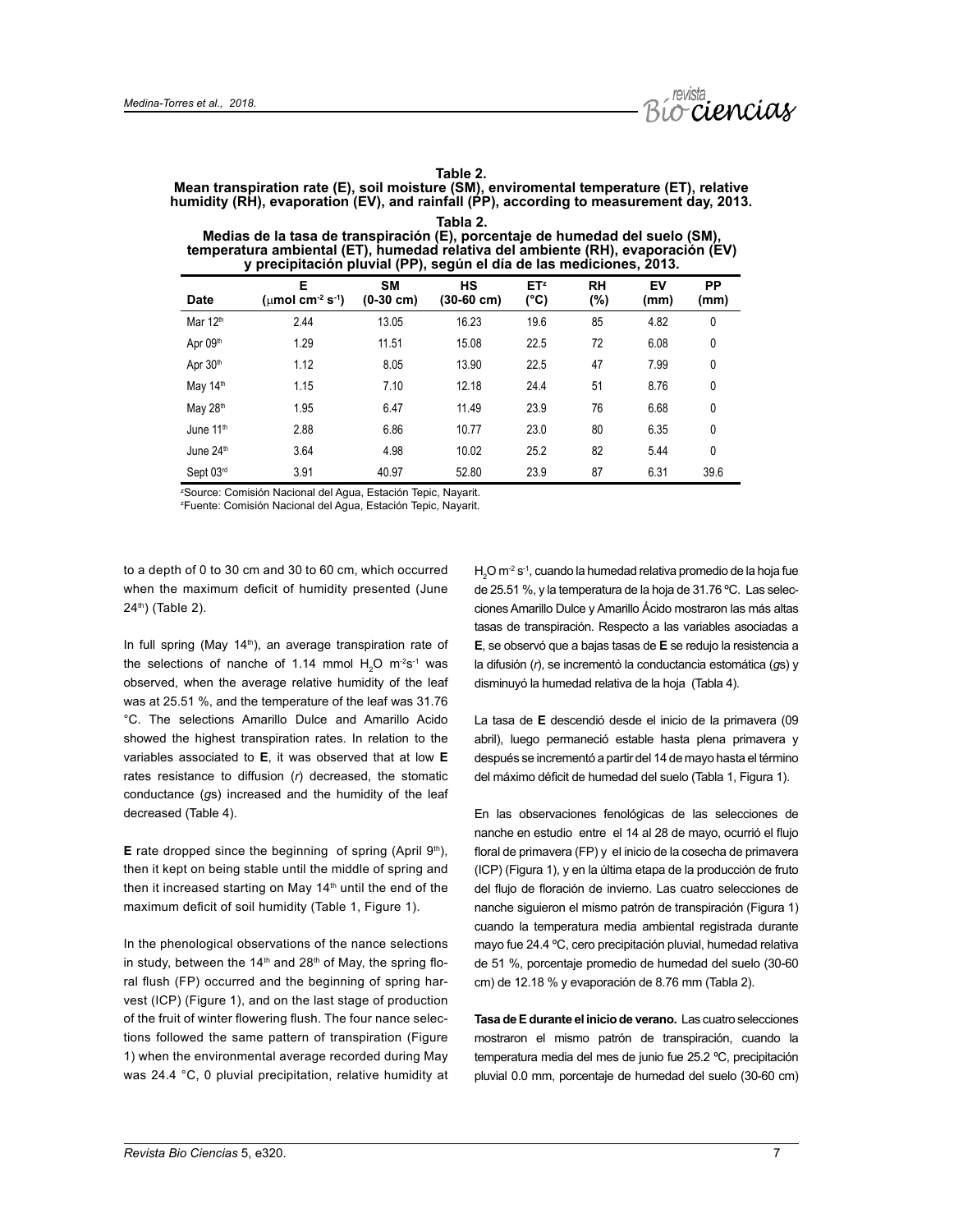#### **Table 3.**

#### **Photosynthetic active radiation (PAR), leaf relative humidity (LRH), leaf temperature (LT), stomatal conductance (***g***s), transpiration rate (E), and resistance to vapor diffusion (***r***) of Nance selections in the end of winter measurement (March 12th 2013).**

**Tabla 3. Radiación fotosintéticamente activa (PAR), humedad relativa de la hoja (LRH), temperatura de la hoja (LT), conductancia estomática (***g***s), tasa de transpiración (E) y resistencia a la difusión de vapor (***r***) de selecciones de nanche en la medición de fin de invierno (12 de marzo de 2013).**

| <b>Selection</b> | <b>PAR</b><br>(µmol m <sup>.2</sup> s <sup>.1</sup> ) | <b>LRH</b><br>$(\% )$ | LT<br>(°C)         | gs<br>$(cm-1 S-1)$     | Е<br>( $\mu$ mol H <sub>2</sub> O m <sup>-2</sup> s <sup>-1</sup> ) | r<br>$(s-1 cm-1)$   |
|------------------|-------------------------------------------------------|-----------------------|--------------------|------------------------|---------------------------------------------------------------------|---------------------|
| Amarillo Dulce   | 1769.4ª                                               | 51.27 <sup>a</sup>    | 31.38 <sup>a</sup> | $0.02156^{\circ}$      | 2.49 <sup>a</sup>                                                   | $47.575^{\circ}$    |
| Amarillo Ácido   | 1816.3ª                                               | 49.55 <sup>a</sup>    | 29.46a             | $0.02180^{\circ}$      | 2.43 <sup>a</sup>                                                   | 46.063 <sup>a</sup> |
| Ácido Chico      | 1819.4 <sup>a</sup>                                   | 48.04 <sup>a</sup>    | 30.47a             | $0.02240$ <sup>a</sup> | 2.40 <sup>a</sup>                                                   | 45.169 <sup>a</sup> |
| Mejorado         | 1773.1a                                               | 47.43 <sup>a</sup>    | 30.11a             | $0.02224$ <sup>a</sup> | 2.44a                                                               | 45.100 <sup>a</sup> |
| Average          | 1794.5                                                | 48.07                 | 30.35              | 0.022                  | 2.4396                                                              | 45.98               |
| Pr               | 0.1578                                                | 0.2238                | 0.0006             | 0.7509                 | 0.6959                                                              | 0.4721              |
| CV(%)            | 4.48                                                  | 11.42                 | 4.05               | 11.11                  | 8.99                                                                | 10.87               |

Means with the same letter in columns are not statistically different (Tukey, 0.05). CV = Coefficient of variation. Medias con la misma literal en las columnas son estadísticamente iguales (Tukey, 0.05). CV = Coeficiente de variación.

#### **Table 4.**

**Photosynthetic active radiation (PAR), leaf relative humidity (LRH), leaf temperature (LT), stomatal conductance (***g***s), transpiration rate (E), and resistance to vapor diffusion (***r***) of**  Nance selections in the end full spring measurement (May 14<sup>th</sup> 2013). **Tabla 4.**

**Radiación fotosintéticamente activa (PAR), humedad relativa de la hoja (LRH), temperatura de la hoja (LT), conductancia estomática (***g***s), tasa de transpiración (E) y resistencia a la difusión de vapor (***r***) de selecciones de nanche en la medición de plena primavera (14 de mayo de 2013).**

| <b>Selection</b> | <b>PAR</b><br>(umol $m^2 s^4$ ) | <b>LRH</b><br>(%)  | LT<br>(°C)         | gs<br>$(cm-1 s-1)$ | Е<br>( $\mu$ mol H <sub>2</sub> O m <sup>-2</sup> s <sup>-1</sup> ) | $(s^4 cm^4)$        |
|------------------|---------------------------------|--------------------|--------------------|--------------------|---------------------------------------------------------------------|---------------------|
| Amarillo Dulce   | 1354.4 <sup>b</sup>             | 30.78a             | 30.24 <sup>b</sup> | 0.03877c           | 1.3472a                                                             | 26.363a             |
| Amarillo Ácido   | 1455.0 <sup>ab</sup>            | 24.83 <sup>b</sup> | 31.90 <sup>a</sup> | $0.04542^{bc}$     | 1.1542 <sup>b</sup>                                                 | 22.494 <sup>b</sup> |
| Ácido Chico      | 1463.1ª                         | 24.89 <sup>b</sup> | 32.38 <sup>a</sup> | $0.04832^{ab}$     | 1.1056 <sup>bc</sup>                                                | 21.388bc            |
| Mejorado         | 1541.9 <sup>a</sup>             | 21.56 <sup>b</sup> | $32.52^a$          | $0.05363^{\circ}$  | 0.9889c                                                             | 18.988c             |
| Media            | 1453.6                          | 25.51              | 31.76              | 0.0465             | 1.1490                                                              | 22.310              |
| Pr               | 0.0002                          | 0.0002             | 0.0001             | 0.0001             | 0.0001                                                              | 0.0001              |
| CV(%)            | 7.63                            | 17.76              | 3.78               | 16.35              | 14.90                                                               | 15.51               |

Means with the same letter in columns are not statistically different (Tukey, 0.05). CV = Coefficient of variation.

Medias con la misma literal en las columnas son estadísticamente iguales (Tukey, 0.05). CV = Coeficiente de variación.

51 %, average percentage of soil humidity (30 to 60 cm) at 12.18 % and evaporation of 8.76 mm (Table 2).

**E rate during the beginning of summer.** The four nance selections showed the same transpiration pattern, when the average temperature of June was at 25.2 °C, 0 mm of pluvial precipitation, percentage of (Figura 1) de 10.02 % y 5.44 mm de evaporación. En esta época hubo diferencias notables entre las selecciones de nanche en la tasa de transpiración (Tabla 5). Se observó una tasa de transpiración global entre las selecciones de nanche de 3.64 mmol  $H<sub>2</sub>O$  m<sup>-2</sup> s<sup>-1</sup>. La selección Amarillo Dulce mostró las más alta **E** en esta fecha de medición (24 junio) (Figura 1) con 3.9 mmol  $H_2O$  m<sup>-2</sup> s<sup>-1</sup>. Las selecciones Amarillo Acido,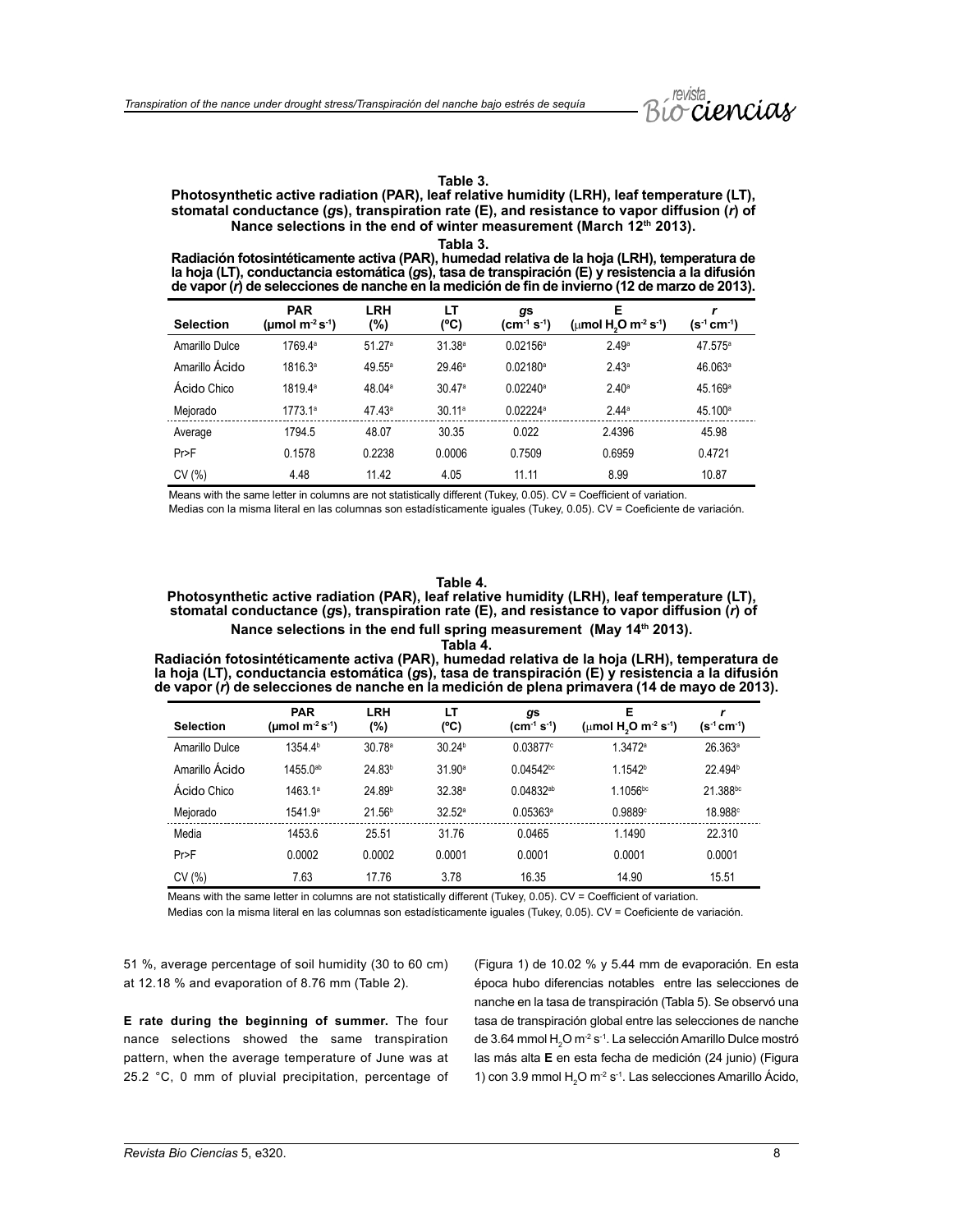

soil humidity (30 to 60 cm) (Figure 1) at 10.02 % and 5.44 mm of evaporation. In this season, noticeable differences among the nance selections were present on the transpiration rate (Table 5). A global transpiration rate was observed among the nance selections of 3.64 mmol  $H_2O$  m<sup>-2</sup> s<sup>-1</sup>. The Amarillo dulce one showed the highest **E** on this measure date (June 24<sup>th</sup>) (Figure 1) with 3.9 mmol  $H_2O$  m<sup>-2</sup> s<sup>-1</sup>. The selections of Amarillo Acido, Ácido Chico and Mejorado behaved statistically the same, whose averages fluctuated from 3.55 to 3.57 mmol  $\rm H_2O$  m $^2$ s<sup>-1</sup>. The selections Amarillo Acido one showed the lowest transpiration rate.

On the 24<sup>th</sup>, the highest transpiration rate during dry season was observed, where the severest deficit of soil humidity was detected to a depth of 30 to 60 cm (10.77 %). Phenologically, the nance selections were at stage II of fruit development (10 to 12 mm of ecuatorial diameter), coming from the flush of flowering in spring. The growth process of the inflorescence had finished in the first week of June, and in the first week of September, the beginning of fruit maturity was registered and full harvest occurred at the end of this month. It is emphasized that this is the most abundant crop out of the one that occurred during the year.

**Correlation among evaluated variables on nance selections.** In general terms, the transpiration rate (**E**)

Ácido Chico y Mejorado se comportaron estadísticamente iguales, cuyos promedios fluctuaron de 3.55 a 3.57 mmol  $H<sub>2</sub>$ O m<sup>-2</sup> s<sup>-1</sup>. La selección Amarillo Ácido presentó la menor tasa de transpiración.

En la medición del 24 de junio se observó la más alta tasa de transpiración de todo el periodo de sequía, donde se detectó el más severo déficit de humedad del suelo a la profundidad de 30-60 cm (10.77 %). Fenológicamente las selecciones de nanche estaban en el estadio II de crecimiento de fruto (10-12 mm de diámetro ecuatorial), proveniente del flujo de floración de primavera. El proceso de crecimiento de la inflorescencia había terminado la primera semana de junio, y en la primera semana de septiembre se registró el inicio de la madurez de fruto y la plena cosecha ocurrió al final de septiembre. Se enfatiza que esta es la cosecha más abundante de las tres que ocurren durante el año.

**Correlación entre las variables evaluadas en las selecciones de nanche**. En términos generales la tasa de transpiración (**E**) correlacionó positivamente (*p* ≤ 0.01) con la resistencia a la difusión (*r*), con la humedad relativa cercana a la hoja (LRH), con la conductancia estomática (*g*s) y en menor grado con la radiación fotosintéticamente activa (PAR); y en forma negativa con la temperatura de la hoja (LT). La conductancia estomática correlacionó negativamente (*p* ≤ 0.01) con *r*, LRH y PAR. La resistencia a la difusión correlacionó positivamente (*p* ≤ 0.01) con

#### **Table 5.**

#### **Photosynthetic active radiation (PAR), leaf relative humidity (LRH), leaf temperature (LT), stomatal conductance (***g***s), transpiration rate (E), and resistance to vapor diffusion (***r***) of Nance**  selections in the beginning of summer measurement (june 24<sup>th</sup> 2013). **Tabla 5.**

**Radiación fotosintéticamente activa (PAR), humedad relativa de la hoja (LRH), temperatura de la hoja (LT), conductancia estomática (***g***s), tasa de transpiración (E) y resistencia a la difusión de vapor (***r***) de selecciones de nanche en la medición de inicio de verano (24 junio 2013).**

| <b>Selection</b> | <b>PAR</b><br>(µmol m <sup>.2</sup> s <sup>.1</sup> ) | LRH<br>(%)         | LT<br>(°C)         | gs<br>$(cm-1 S-1)$     | Е<br>( $\mu$ mol H <sub>2</sub> O m <sup>-2</sup> s <sup>-1</sup> ) | (s <sup>-1</sup> cm <sup>-1</sup> ) |
|------------------|-------------------------------------------------------|--------------------|--------------------|------------------------|---------------------------------------------------------------------|-------------------------------------|
| Amarillo Dulce   | 1785.0 <sup>a</sup>                                   | 74.15 <sup>a</sup> | 30.33 <sup>b</sup> | 0.01413 <sup>b</sup>   | 3.8764 <sup>a</sup>                                                 | 70.888ª                             |
| Amarillo Ácido   | 1781.3ª                                               | 67.08 <sup>b</sup> | 29.55 <sup>b</sup> | 0.01549a               | 3.5476 <sup>b</sup>                                                 | 64.688 <sup>b</sup>                 |
| Ácido Chico      | 1578.6 <sup>b</sup>                                   | 66.61 <sup>b</sup> | 29.69 <sup>b</sup> | $0.01549$ <sup>a</sup> | 3.5500 <sup>b</sup>                                                 | 64.625 <sup>b</sup>                 |
| Mejorado         | 1521.8 <sup>b</sup>                                   | 66.83 <sup>b</sup> | 31.44a             | $0.01537$ <sup>a</sup> | 3.5736 <sup>b</sup>                                                 | 65.125 <sup>b</sup>                 |
| Media            | 1666.7                                                | 68.66              | 30.25              | 0.0151                 | 3.6368                                                              | 66.33                               |
| Pr>F             | 0.0001                                                | 0.0001             | 0.0001             | 0.0001                 | 0.0001                                                              | 0.0001                              |
| CV (%)           | 12.46                                                 | 4.64               | 3.02               | 4.25                   | 4.32                                                                | 4.27                                |

Means with the same letter in columns are not statistically different (Tukey, 0.05). CV = Coefficient of variation.

Promedios con la misma literal en las columnas son estadísticamente iguales (Tukey, 0.05). CV = Coeficiente de variación.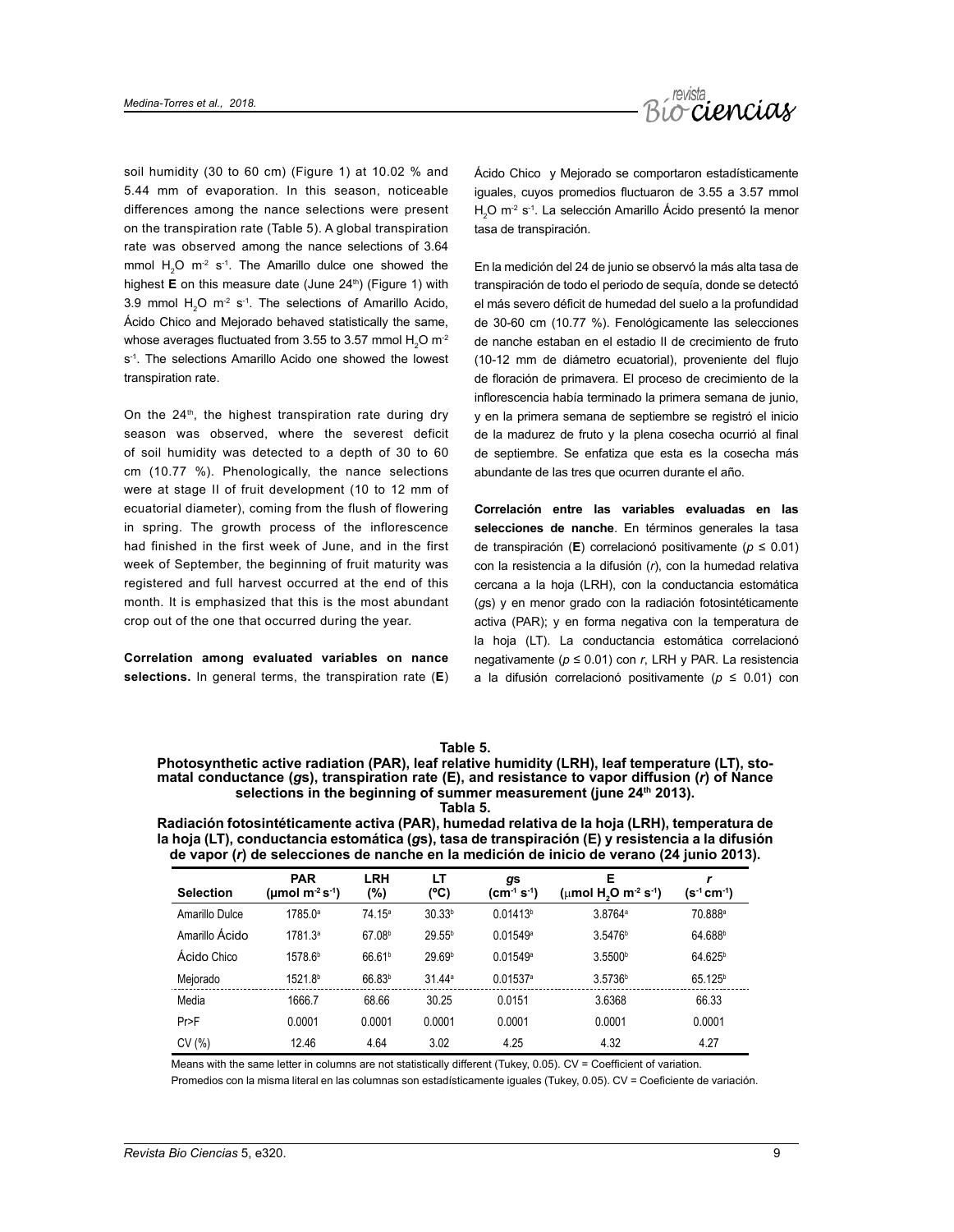

correlated positively ( $p \le 0.01$ ) with resistance to diffusion (*r*), with relative humidity closed to the leaf (LRH), with stomatic conductance (*g*s), and to a lesser degree with the active photosynthetic radiation (PAR); and in a negative form with the temperature of the leaf. Stomatic conductance correlated negatively (*p* ≤ 0.01) with *r*, LRH and PAR. Resistance to diffusion correlated positively (*p* ≤ 0.01) with LRH and negatively with LT. It was observed that a proportional decrease of the LRH as LT increased.

**Transpiration rate vs. relative humidity of the leaf (E vs. LRH)**. Transpiration rate of nance increased along with the increase of relative humidity of the leaf *(r* = 0.93). Lira-Saldivar (1994) indicates that transpiration is still produced in saturated air, because foliar temperature in the presence of light is usually greater than temperature in encircling air, therefore, the interior of the leaf will normally have a pressure of steam higher than the air surrounding it.

**Transpiration rate vs. resistance to diffusion (E vs.** *r***)**. Because of the restriction to water movement and carbon dioxide stomas present is due to stomatic resistance, a high negative correlation between *r* and **E** (*r = - 0.93)* was observed. Also, because the outward flows of steam are proportional to the conductances (*g*s), but inversely proportional to resistances (Coombs *et al.,*  1998), a negative correlation was obtained between *g*s and *r* (*r* = - 0.93). The stomatic resistance from the plants increases when soil loses water. In conditions of hydric deficit the cellular membranes become more impermeable, stomatic conductance decreases and a space between the root and the ground is produced, since the radical diameters decrease when the plant loses turgidity, hence forming an extra resistance (Lira-Saldivar, 1994). Even though the availability of water during the interphase ground-to-root can influence transpiration directly, it is more probable that a decline in hydric potential of soil causes a decline in the hydric potential of the leaf and that stomatic resistance is produced (Hernandez-Gil, 2001).

Goldstein *et al.,* (1989) observed in *B. crassifolia* an initial decrease of the hydric foliar potential and its further recovery during the last hours in the afternoon; which could be linked to the partial stomatic closures that occur during dry season. Meinzer *et al.,* (2001) observed that *B*. *crassifolia* did not show changes in hydric potential base nor in minimum hydric potential during dry season, LRH y negativamente con LT. Se observó una disminución proporcional de la HRH conforme la LT aumentó.

**Tasa de transpiración vs. humedad relativa de la hoja (E vs. LRH)**. La tasa de transpiración del nanche aumentó con el incremento de la humedad relativa de la hoja (*r* = 0.93). Lira-Saldívar (1994) indica que la transpiración se produce aún en el aire saturado, porque la temperatura foliar ante la luz solar es usualmente mayor que la temperatura del aire circundante, por lo tanto, el interior de la hoja tendrá normalmente una presión de vapor más alta que el aire que la rodea.

**Tasa de transpiración vs. resistencia a la difusión (E vs.**  *r***)**. Como la restricción al movimiento del agua y el bióxido de carbono que presentan los estomas es debida a la resistencia estomática, se observó alta correlación negativa entre *r* y **E** (*r* = - 0.93). Además, como los flujos de vapor de agua hacia fuera de la hoja son proporcionales a las conductancias (*g*s), pero inversamente proporcionales a las resistencias (Coombs *et al.,* 1988), se obtuvo una correlación negativa entre *g*s y *r* (*r* = - 0.93). La resistencia estomática de las plantas se incrementa cuando el suelo pierde agua. En condiciones de déficit hídrico las membranas celulares se vuelven más impermeables, la conductancia estomática disminuye y se produce un espacio entre la raíz y el suelo, ya que los diámetros radicales decrecen cuando la planta pierde turgencia, formándose así una resistencia extra (Lira-Saldívar, 1994). Aunque la disponibilidad de agua en la interfase suelo-raíz pueda influenciar la transpiración directamente, es más probable que la disminución del potencial hídrico del suelo cause una disminución del potencial hídrico de la hoja y se produzca un aumento en la resistencia estomática (Hernández-Gil, 2001).

Goldstein *et al*., (1989) observaron en *B. crassifolia* una disminución inicial del potencial hídrico foliar y su posterior recuperación en las últimas horas de la tarde; lo cual podría estar relacionado con los cierres estomáticos parciales que ocurren durante la estación seca. Por su parte, Meinzer *et al*., (2001) observaron que *B. crassifolia* no exhibió cambios ni de potencial hídrico de base ni de potencial hídrico mínimo durante la estación seca; y que paradójicamente los potenciales de base más negativos lo alcanzó en la estación lluviosa, cuando la disponibilidad de agua en los horizontes del suelo fue mayor.

**Conductancia estomática vs. humedad relativa de la hoja** (*g***s vs. LRH**). La humedad relativa de la hoja mostró correlación negativa con la conductancia estomática (*r* = - 0.93) debido a que mientras la *g*s dentro de la hoja aumentó, la transpiración disminuyó en la misma proporción (- 92.88 %). Agbicodo *et al.,* (2009) señalaron que el mecanismo de tolerancia a la sequía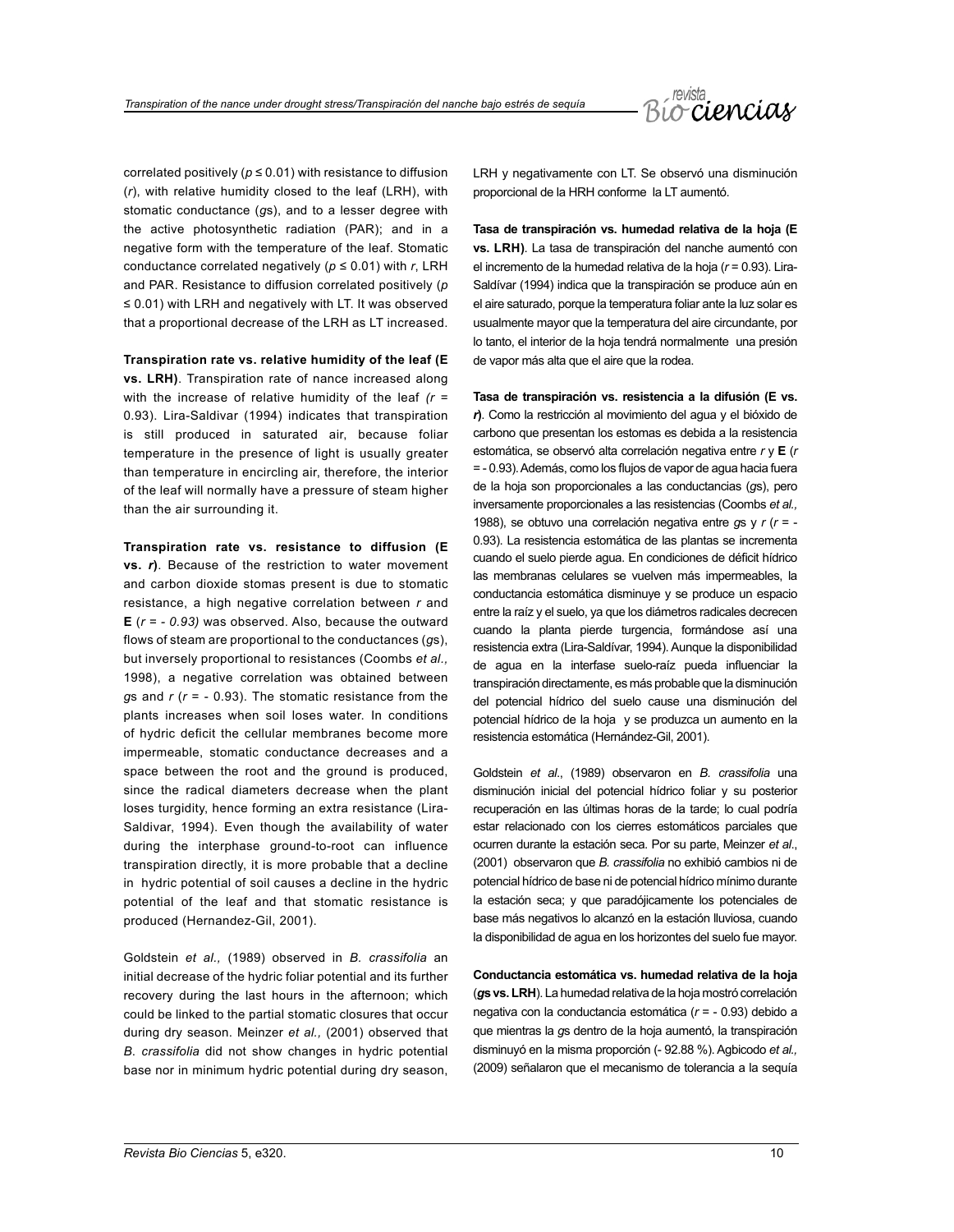

and that paradoxically the more negative base potential kept up during rainy seasons, when the availability of water in the horizons of soil was greater.

**Stomatic conductance vs. relative humidity of the leaf (***g***s vs. LRH)**. Relative humidity of the leaf showed a negative correlation with the stomatic conductance (*r* = - 0.93) because while *gs* inside the leaf increased, transpiration decreased in the same proportion (- 92.88 %). Agbicodo *et. al.,* (2009) pointed out that the mechanism of tolerance to dry implicated that plants can resist the water deficit in soil and it is explained by the maintenance of turgidity of the leaf through an osmotic adjustment, which involves accumulation of solutes, increase in elasticity and size reduction of cells; also, a size reduction of the protoplasmic resistance.

**Resistance to diffusion vs. relative humidity of the leaf (***r* **vs. LRH).** In relation to the resistance capacity to diffusion of water steam in the leaf, it showed a high degree of association with relative humidity of leaf (*r* = 0.99) among nance selections during dry season. The hydric state of the leaf from fruit trees is strongly dependent to the steam demand in the atmosphere. This means that the state of water of the leaf varies diurnally a lot more than in the annual crops, and the stress caused by water in the leaf can occur under high demand of steam, even when water in soil is adequate. In fruit trees the strong dependence of water potential of the leaf over transpiration means that the water potential can be regulated by the very response of the stomas to humidity (Schulze *et al.,* 1974).

**Stomatic conductance vs. resistance to diffusion (***g***s vs.** *r***.)**. Because resistance is reciprocal to conductance, a high negative correlation between both variables presented  $(r = -0.93)$ . Even though the stomatic resistance has its base in a physical determinism, this represents the most important regulator of the transpiration, since it is located on the spot where the gradient in the potential of total of water is bigger; this is, between the air surrounding the plant and the guard cell (Azcon-Bieto and Talon,1993; Health *et al.,* 2005). For these reasons, a high negative correlation between *r* and *gs* was found, because resistance to the flow of water steam through the stomas is frequently expressed as its reciprocal value and it is called stomatic conductance (Coombs *et al.,* 1998; Azcon-Bieto and Talon, 1993). It has been reported that the specific conductivity of the leaf (hydraulic conductivity by area

implica que las plantas puedan resistir el déficit de agua en el suelo y se explica por el mantenimiento de la turgencia de la hoja a través de un ajuste osmótico, que implica acumulación de solutos, aumento en la elasticidad y reducción del tamaño de las células; además, de la resistencia protoplasmática.

**Resistencia a la difusión vs. humedad relativa de la hoja (***r* **vs. LRH)**. Respecto a la capacidad de resistencia a la difusión de vapor de agua en la hoja, ésta mostró alto grado de asociación con la humedad relativa de la hoja (*r* = 0.99) entre las selecciones de nanche durante el periodo de sequía. El estado hídrico de la hoja de los frutales es fuertemente dependiente de la demanda evaporativa de la atmósfera. Esto significa que el estado del agua de la hoja variará mucho más diurnamente que en los cultivos anuales, y el estrés por agua en la hoja puede ocurrir bajo alta demanda evaporativa, incluso hasta cuando el agua del suelo es adecuada. En los árboles frutales la fuerte dependencia del potencial de agua de la hoja sobre la transpiración significa que el potencial de agua puede ser regulada por la propia respuesta de los estomas a la humedad (Schulze *et al*., 1974).

**Conductancia estomática vs. resistencia a la difusión (***g***s vs.** *r***)**. Debido a que la resistencia es el recíproco de la conductancia, se presentó alta correlación negativa entre ambas variables (*r* = - 0.93). Aunque la resistencia estomática se fundamenta en un determinismo físico, ésta representa el regulador más importante de la transpiración, pues se localiza en el punto en que el gradiente en el potencial de total de agua es más grande; esto es, entre el aire que rodea la planta y la célula guarda (Azcón-Bieto y Talón, 1993; Heath *et al.,* 2005). Por estas razones se encontró alta correlación negativa entre *r* y *g*s, debido a que la resistencia al flujo de vapor de agua a través de los estomas es expresado con frecuencia como su valor recíproco y es llamado conductancia estomática (Coombs *et al.,* 1988; Azcón-Bieto y Talón, 1993). Se ha reportado que la conductividad específica de la hoja (conductividad hidráulica por área de superficie de la hoja) es más alta en la plantas siempreverdes; donde en *B. crassifolia* fue de 1.47 μl·h<sup>-1</sup>·cm<sup>2</sup>, sosteniéndose la hipótesis de que las resistencias al flujo de agua en la fase líquida es menor en las especies siempreverdes que en las deciduas (Goldstein *et al*., 1989).

**Conductancia estomática vs. tasa de transpiración (***g***s vs. E)**. Debido a que el flujo de vapor de agua depende en gran medida de la conductancia estomática (Heath *et al*., 2005), se observó alta correlación positiva entre gs vs. **E** (*r* = 0.9937). Altos valores de conductancia estomática implican altos valores de transpiración potencial. *B. crassifolia* parece presentar cierta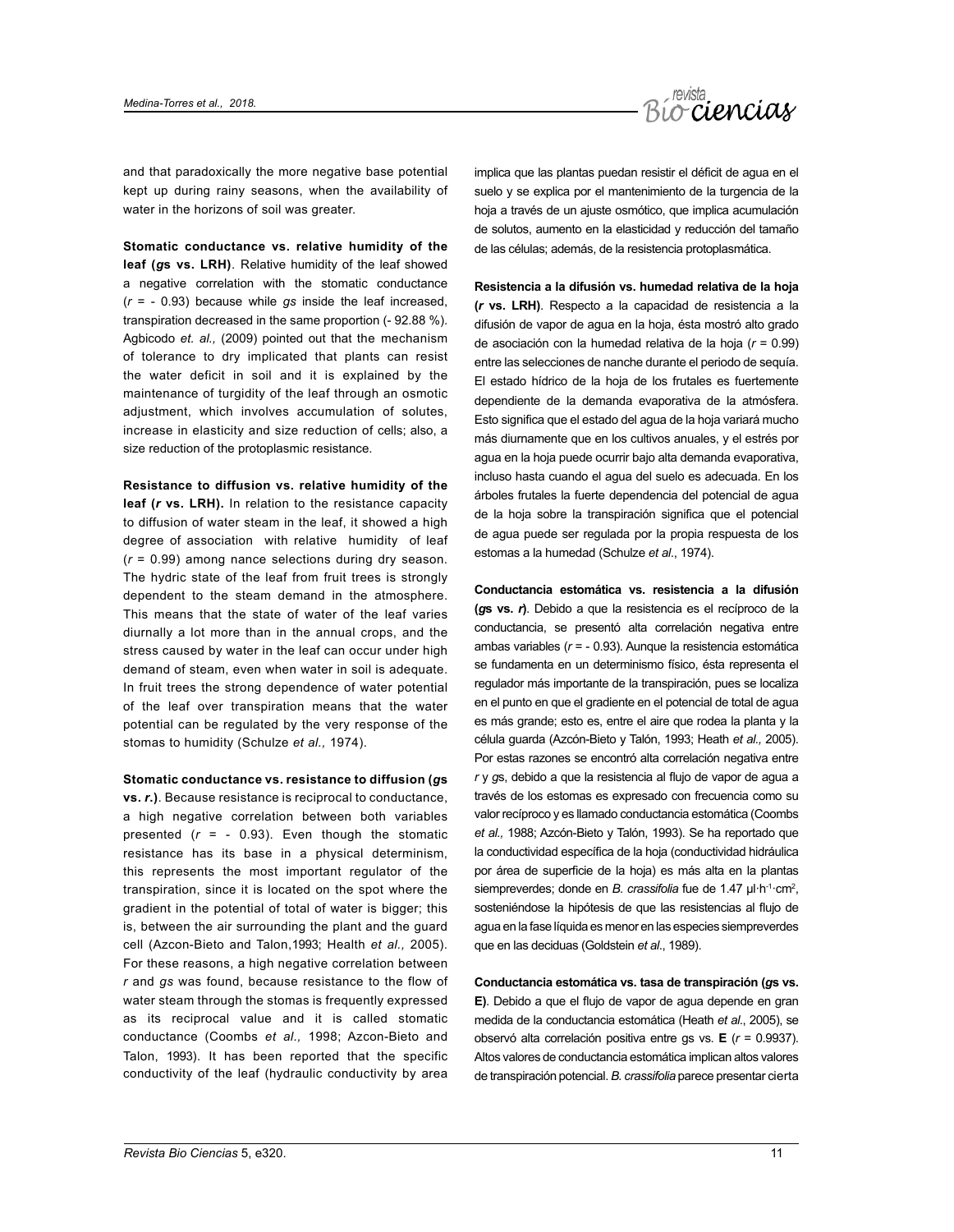

of the surface of leaf) is higher in evergreen plants; where in B. *crassifolia* was 1.47 ul·h<sup>-1</sup>·cm<sup>2</sup>, supporting the hypothesis that resistance to the water flow in the liquid phase is lower than in evergreen species than in the deciduous (Goldstein *et al.,* 1989).

**Stomatic conductance vs. transpiration rate (***a***s vs. E)**. Because the flow of water steam depends a great deal on the stomatic conductance (Heath *et al.,* 2005), a high positive correlation between *g*s vs. **E** (*r* = 0.9937). High values of stomatic conductance implicate high values of potential transpiration. *B*. *crassifolia* seems to present certain stomatic sensitivity in the presence of relative humidity of the environment, which allows it to partially control water losses during periods of high demand of steam (Goldstein *et al.,* 1989).

**Stomatic conductance vs. temperature of the leaf (***g***s vs. LT)**. The temperature of the lead (LT) showed positive correlation with stomatic conductance (*g*s) (*r* = 0.54), because when increasing LT the *gs* increased significantly. Nonetheless, the LT showed positive correlation with  $E$  ( $r = 0.54$ ) which meant that when increasing LT the **E** increased on the leaf. It has been found that LT is a system of analysis of the response of plants to hydric stress in plants; however, extreme differences among nance selections were not present, which could be due to the foliar temperature, which is affected with greater hydric stress. It is known that the stomatic closure at noon, seems to be controlled by external environment, mainly relative humidity in the air and, to a certain degree, by the temperature of the leaf (Azcon-Bieto and Talon, 1993).

In this work, the humidity content in soil as an indicator of availability of water for the roots of the nance selections studied was determined (Table 2). In tropical fruit trees, it has been determined that the abundance of roots and water deficiency in soil is found in the first 30 cm of the surface of the ground (Zekri *et al.,* 1999).

An effect on the variations of the contents of soil humidity over transpiration has been observed; in the same proportion as the first one decreases and approacheso the permanent wilt point, the transpiration rate decreases for an increase in stomatic resistance (Hernández – Gil, 2001). Goldstein *et al.,* (1989) indicated that the fluctuations of soil humidity are muffled at greater depth, and suggests that the quantity of available water is adequate during dry season for woody species that have radical deep systems like *B*. *crassifolia*, which maintains the hydric potential constant during the year, plus hydraulic resistances. *B. crassifolia* has been classified as a species having intermediate strategies of sensibilidad estomática frente a la humedad relativa del ambiente, que le permite controlar parcialmente las pérdidas de agua durante periodos de muy alta demanda evaporativa (Goldstein *et al*., 1989).

**Conductancia estomática vs. temperatura de la hoja (***g***s vs. LT)**. La temperatura de la hoja (LT) presentó correlación positiva con la conductancia estomática (*g*s) (*r* = 0.54), debido a que al aumentar LT la *gs* aumentó significativamente. Sin embargo, la LT mostró correlación positiva con **E** (*r* = 0.54) lo que significó que al aumentar la LT la **E** aumentó en la hoja. Se ha encontrado que la LT es un sistema de análisis de la respuesta de las plantas al estrés hídrico en las plantas; sin embargo, no se mostraron diferencias extremas entre las selecciones de nanche, lo cual pudo deberse a que la temperatura foliar es afectada con estrés hídrico mayor. Se sabe que el cierre estomático al mediodía, parece estar controlado por el ambiente externo, principalmente la humedad relativa del aire y, en cierto grado, por la temperatura de la hoja (Azcón-Bieto y Talón, 1993).

En este trabajo se determinó el contenido de humedad del suelo como un indicador de la disponibilidad de agua para las raíces de las selecciones de nanche estudiadas (Tabla 2). En los frutales tropicales se ha determinado que tanto la abundancia de raíces como la deficiencia de agua del suelo se encuentran en los primeros 30 cm de la superficie del suelo (Zekri *et al*., 1999).

Se ha observado un efecto en las variaciones de los contenidos de humedad del suelo sobre la transpiración; a medida que decrece la primera y se aproxima al punto de marchitez permanente, la tasa de transpiración disminuye por un aumento de la resistencia estomática (Hernández- Gil, 2001). Por su parte, Goldstein *et al*., (1989) indicaron que las fluctuaciones de humedad del suelo se amortiguan a mayor profundidad y sugieren que la cantidad de agua disponible es adecuada durante el periodo de sequía para las especies leñosas que poseen sistemas radicales profundos como *B. crassifolia*, que mantiene constantes el potencial hídrico durante el día y la madrugada, y que pueden mantenerse constantes durante el año, además de las resistencias hidráulicas. *B. crassifolia* ha sido clasificada como una especie que posee estrategias intermedias de resistencia a la sequía (Goldstein *et al*., 1989). Los resultados de este trabajo presuponen que el estrés sufrido por el nanche durante el periodo de sequía, podría considerarse no perjudicial, debido a que la mayoría de las plantaciones en Nayarit se manejan sin riego, sin efectos negativos sobre la producción de fruto.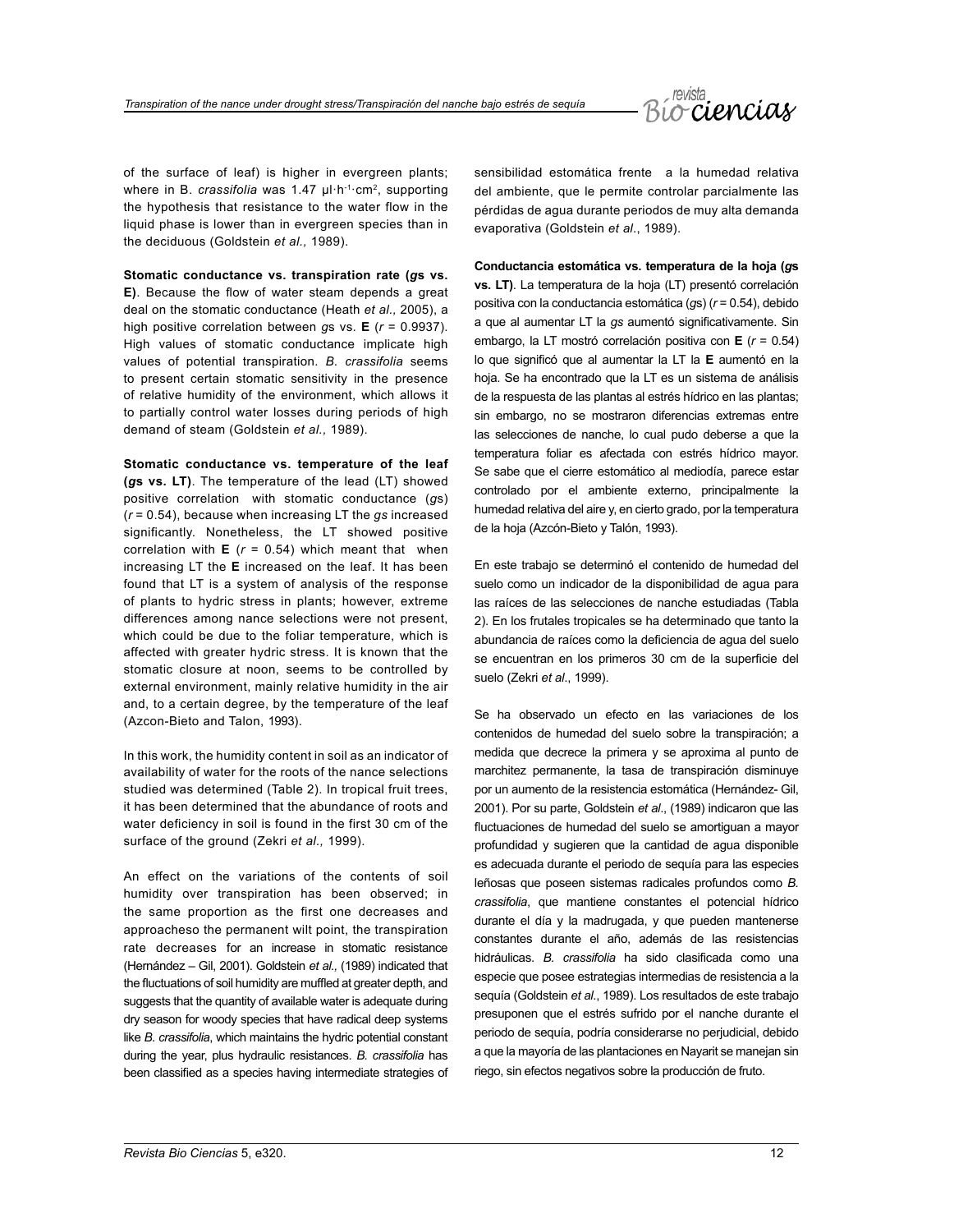

resistance to droughts (Goldstein *et al.,* 1989). The results of this work presuppose that the stress suffered by nance during dry season, could be considered as non-harming, due to the majority of the plantations in Nayarit, which are handle with no watering, without negative effects on the fruit production.

The low rates of transpiration among nance selections found in this research were linked to low contents of relative humidity of the leaf. Nevertheless, soil humidity was going downwards in the measurements on the  $28<sup>th</sup>$  of May, 11<sup>th</sup> and  $24<sup>th</sup>$  of June, the transpiration rate increased. In contrast, it shows an extra measurement of transpiration in rainy seasons, where relative humidity of the leaf was increased a 73.95 % (data not shown) and consequently, transpiration reached values of 3.91 mmol  $H<sub>2</sub>$ O m<sup>-2</sup> s<sup>-1</sup> (Table 2).

Nance is a dense-foliage tree, which is why the larger the foliar surface is, the higher the water usage will be. Also, it has a sclera-like leaf, a dense cover of trichomas in young leaf, low arithmetic mean in stomatic density (207.36 stomas per mm<sup>2</sup>), characteristics that possibly allowed it to tolerate hydric stress and escape to drought. The phenological phases of the four nance selections studied, were present in time and with similar intensity to the ones previously reported by Medina-Torees *et al.,* (2012).

#### **Conclusions**

The nance selections studied showed a similar pattern of distribution of the transpiration rate (**E**) during the period of measurements, corresponding to a sinusoidal curve. Said selections showed a decline in **E** para parallel to the humidity deficit of soil until mid-spring (1.15 mmol  $H_2O$ m<sup>-2</sup> s<sup>-1</sup>); however, **E** increased gradually even at a severe low hydric stress, which occurred at the end of spring; it kept on increasing till reaching a maximum value in summer during rainy season when soil was saturated with humidity  $(3.64 \text{ mmol H}_2\text{O m}^2 \text{ s}^{-1})$ , it finally decreased at the end of winter to 2.44 mmol  $H_2O$  m<sup>-2</sup> s<sup>-1</sup>. The variables PAR, LRH, LT, *g*s, E and *r*, depended on the period of samplings and the nance selections. The phenological phase of this fruit tree were present in the times and with the same intensity than the ones previously reported, and they were not affected or interrupted by the hydric stress, classifying *B*. *crassifolia* as tolerant to hydric stress.

#### **References**

Las bajas tasas de transpiración entre las selecciones de nanche encontradas en la presente investigación estuvieron ligadas a bajos contenidos de humedad relativa de la hoja. No obstante, la humedad del suelo fue en descenso en las mediciones del 28 de mayo, 11 y 24 de junio, la tasa de transpiración se incrementó. En contraste, se muestra una medición extra de transpiración en plena época de lluvias, donde la humedad relativa de la hoja se incrementó hasta 73.95 % (datos no mostrados) y consecuentemente la transpiración alcanzó valores de 3.91 mmol  $H_2O$  m<sup>-2</sup> s<sup>-1</sup> (Tabla 2).

El nanche es un árbol de follaje denso, por lo que, cuanto más grande es la superficie foliar más alto será el uso de agua. Además, tiene hoja escleromórfica, una cubierta densa de tricomas en hoja joven, bajo promedio en densidad estomática (207.36 estomas por mm<sup>2</sup>), características que posiblemente le permiten tolerar el estrés hídrico y escapar a la sequía. Las fases fenológicas de las cuatro selecciones de nanche estudiadas, se presentaron en el tiempo y con similar intensidad a las reportadas previamente por Medina-Torres *et al*., (2012).

#### **Conclusiones**

Las selecciones de nanche estudiadas presentaron similar patrón de distribución de la tasa de transpiración (**E**) durante el periodo de mediciones, correspondiente a una curva senoidal. Dichas selecciones mostraron descenso de **E** paralelo al déficit de humedad del suelo hasta plena primavera  $(1.15 \text{ mmol H}_2\text{O cm}^2 \text{ s}^3)$ ; sin embargo **E** se incrementó gradualmente aún bajo severo estrés hídrico, el cual ocurrió al final de la primavera; continuó incrementándose hasta alcanzar un pico máximo en verano durante el periodo de lluvias cuando el suelo estuvo saturado de humedad (3.64 mmol  $H_2O$  cm<sup>2</sup>  $s<sup>-1</sup>$ ), finalmente descendió al final de invierno a 2.44 mmol  $H<sub>2</sub>O$ cm-2 s-1. Las variable PAR, LRH, LT, *g*s, E y *r* dependieron de la época de muestreo y la selección de nanche. Las fases fenológicas de este frutal se presentaron en los tiempos y con igual intensidad que las reportadas previamente y no se vieron afectadas o interrumpidas por el estrés hídrico, clasificándose al *B. crassifolia* como tolerante al estrés hídrico.

Agbicodo, E. M., Fatokun, C. A., Visser, R. G. F. *and* Linden Van der, C. G. (2009). Breeding drougt tolerant cowpea: constraints, accomplishments, and future prospects. Euphytica (Holanda). 167: 353-370. [doi:](https://doi.org/10.1007/s10681-009-9893-8) [https://doi.org/10.1007/](https://doi.org/10.1007/s10681-009-9893-8) [s10681-009-9893-8](https://doi.org/10.1007/s10681-009-9893-8)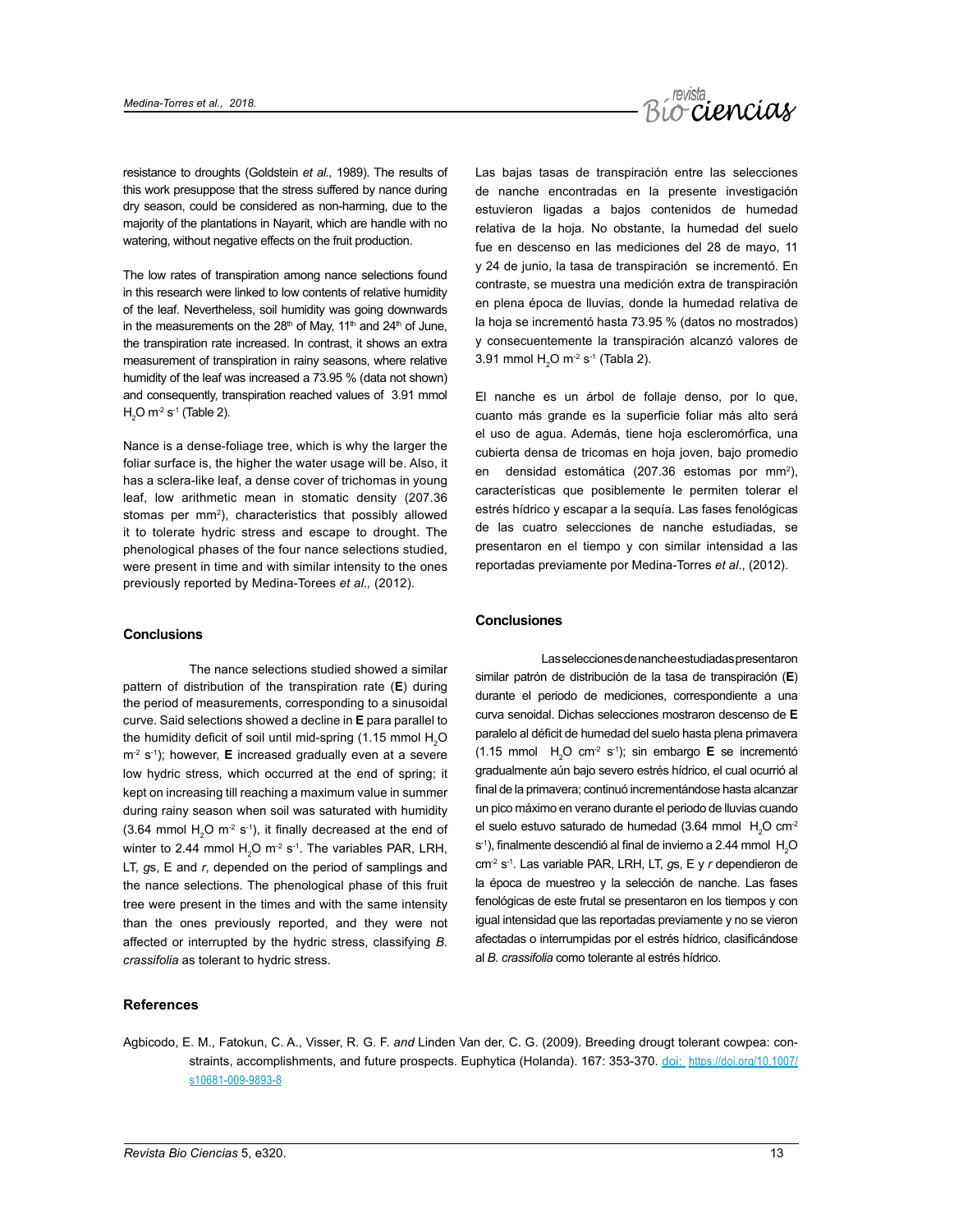*Transpiration of the nance under drought stress/Transpiración del nanche bajo estrés de sequía*



- Aguilera, C. M. *and* Martínez, E. R. (1990). Relaciones agua, suelo, planta, atmósfera. Departamento de enseñanza, investigación y servicio en irrigación. Universidad Autónoma Chapingo. pp. 112-113.
- CNF. (Comisión Nacional Forestal). (2005). El nanche, dulce sabor tropical (Byrsonima crassifolia). Vegetación de México. México Forestal No. 84. *Revista Electrónica de la Comisión Nacional Forestal*. [www.conabio.gob.mx/cono](http://www.conabio.gob.mx/conocimiento/info)[cimiento/info](http://www.conabio.gob.mx/conocimiento/info). Last checked: febrary 14<sup>th</sup> 2016.
- Azcon-Bieto, J. *and* Talón, M. (1993). Fisiología y Bioquímica Vegetal. McGraw-Hill Interamérica de España. 581 p.
- Coombs, J., Hall, D. O., Long, S. P. *and* Scurlock, J. M. O. (1988). Técnicas en fotosíntesis y bioproductividad. Colegio de Postgraduados. Chapingo, Estado de México, México. pp. 42-44.
- García-Amaro, E. (1988). Comisión Nacional para el Conocimiento y Uso de la Biodiversidad (CONABIO). ´Climas' (clasificación de Köppen, modificado por García, E.). Escala 1:1 000 000 México. Shapefile.
- Geilfus, F. (1994). El árbol al servicio del agricultor: manual de agroforestería para el desarrollo rural. Vol. 2. Guía de especies. CATIE/ENDA Caribe. Turrialba, Costa Rica. pp. 411-414.
- Goldstein, G., Rada, F., Rundel, P., Azocar, A. *and* Orozco, A. (1989). Gas exchange and water relations of evergreen and deciduous tropical savanna trees. In: Dreyer, G.E., Ausenac, M., Bonnet-Masimbert, M., Dizengremel, P., Favre, J.M., Garrec, J.P. Le Tacon F., Martin, F. (eds.). Forest Tree Physiology. Annales des Sciences Forestières, Elsevier/INRA. 46: 448-453. https://www.afs-journal.org/articles/forest/pdf/1989/05/AFS\_0003-4312\_1989\_46 [Suppl\\_ART0100.pdf](https://www.afs-journal.org/articles/forest/pdf/1989/05/AFS_0003-4312_1989_46_Suppl_ART0100.pdf)
- Heath, R.L., Arpaia, M.L., *and* Mickelbart, M.V. (2005). Avocado tree Understanding the basis of productivity. Proceeding California Avocado Research Symposium. University of California. pp. 87-119. [http://www.avocadosource.com/](http://www.avocadosource.com/ARAC/Symposium_2005/ARAC2005_PG_087-119.pdf) [ARAC/Symposium\\_2005/ARAC2005\\_PG\\_087-119.pdf](http://www.avocadosource.com/ARAC/Symposium_2005/ARAC2005_PG_087-119.pdf).
- Hernández-Gil, R. (2001). Transpiración. Facultad de Ciencias Forestales y ambientales. Universidades-Mérida-Venezuela. Last checked: March 20<sup>th</sup> 2016.<http://www.redalyc.org/html/3477/347730349008/index.html>
- Larqué-Saavedra, A. *and* Trejo, L. C. (1990). El agua en las plantas. Manual de prácticas de fisiología vegetal. Editorial Trillas, S.A. de C.V. México, D.F. pp. 62.
- León, J. (2000). Botánica de los cultivos tropicales. Tercera edición revisada y aumentada. Colección Libros y Materiales Educativos No. 84. IICA, San José, Costa Rica. 522 p
- Lira-Saldívar, R. H. (1994). Fisiología Vegetal. Editorial Trillas, S.A, México, D.F. 237 p. Martínez, M. E., Santiaguillo, H. J. F. *and* Cuevas, S. J. A. (2008). Principales usos del nanche. Universidad Autónoma Chapingo. Chapingo Estado de México, 51-57 p. <http://bibliotecasibe.ecosur.mx/sibe/book/000040609>
- Medina-Torres, R., Salazar-García, S. *and* Gómez-Aguilar, J.R. (2004). Fruit quality indices in eighth nance (Byrsonima crassifolia (L.) H.B.K) *Selections. HortScience* 39(5): 1070-1073. [http://hortsci.ashspublications.org/con](http://hortsci.ashspublications.org/content/39/5/1070.full.pdf)[tent/39/5/1070.full.pdf](http://hortsci.ashspublications.org/content/39/5/1070.full.pdf)
- Medina-Torres, R., Salazar-García, S., Valdivia-Bernal, R. *and* Martínez-Moreno, E. (2012). Fenología de la floración y ciclos reproductivos del nanche [Byrsonima crassifolia (L.) HBK] en Nayarit. *Revista Universidad y Ciencia. México*, 28(3): 259-269. <http://www.scielo.org.mx/pdf/uc/v28n3/v28n3a5.pdf>
- Meinzer, F.C., Clearwater, M.J. *and* Golstein, G. (2001). Water transport in trees: current perspectives, new insights and some controversies. *Environmental and Experimental Botany* 45: 239-262. doi: [https://doi.org/10.1016/S0098-](https://doi.org/10.1016/S0098-8472(01)00074-0) [8472\(01\)00074-0](https://doi.org/10.1016/S0098-8472(01)00074-0)
- SAS Institute.(1999). SAS/STAT User's Guide: statistics version 9.3 for windows. Cary.
- SIAP. (Servicio de Información Agroalimentaria y Pesquera). (2017). Cierre de la producción agrícola por cultivo. En línea: [http://nube.siap.gob.mx/cierre\\_agricola](http://nube.siap.gob.mx/cierre_agricola/) Last checked: May 10<sup>th</sup> 2017.
- Schulze, E.D., Lange, O., Evenari, M., Kappen, L. *and* Buschbom, U. (1974). The role of air humidity and leaf temperature in controlling stomatal resistance of Prunus armenica L. under desert conditions. I. A simulation of the daily course of stomatal resistance. *Oecología* (Berl.) 17: 159-170. [https://link.springer.com/content/](https://link.springer.com/content/pdf/10.1007%2FBF00346278.pdf) [pdf/10.1007%2FBF00346278.pdf](https://link.springer.com/content/pdf/10.1007%2FBF00346278.pdf)
- Watson, R.T., Zinyowera, M.C. *and* Moss, R.H. (1996). Climate changes 1995, impacts adaptations and mitigation of climate change: Scientific-Technical Analyses. Cambridge University Press. 879 pp. [http://www.repositorio.](http://www.repositorio.cenpat-conicet.gob.ar/bitstream/handle/123456789/577/climateChange1995ImpactsAdpatationsMitigation.pdf?sequence=1) [cenpat-conicet.gob.ar/bitstream/handle/123456789/577/climateChange1995ImpactsAdpatationsMitigation.](http://www.repositorio.cenpat-conicet.gob.ar/bitstream/handle/123456789/577/climateChange1995ImpactsAdpatationsMitigation.pdf?sequence=1) [pdf?sequence=1](http://www.repositorio.cenpat-conicet.gob.ar/bitstream/handle/123456789/577/climateChange1995ImpactsAdpatationsMitigation.pdf?sequence=1)